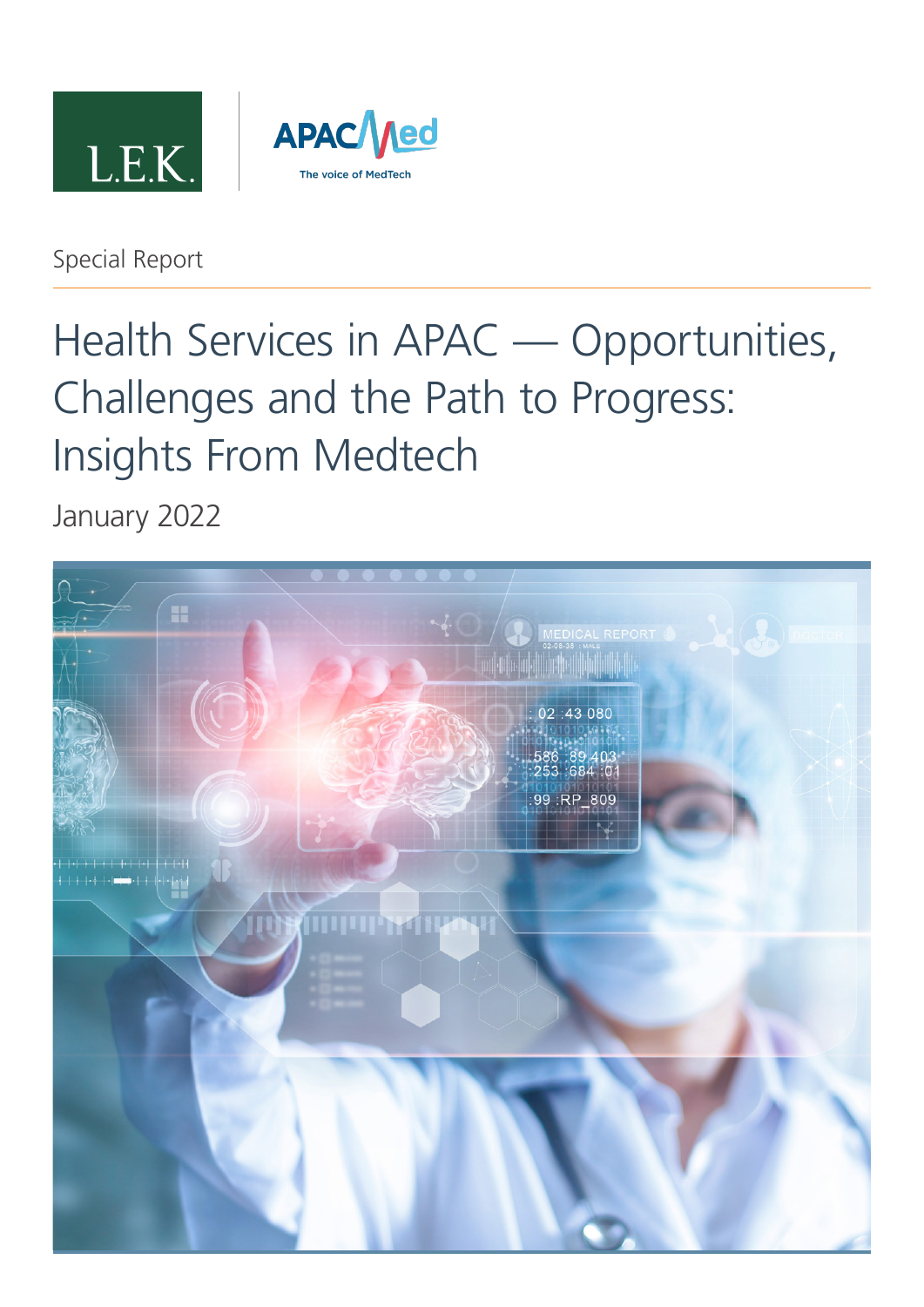## **Contents**

| Introduction to the health services landscape 4    |  |
|----------------------------------------------------|--|
|                                                    |  |
|                                                    |  |
| Clinical operations and analytics services  12     |  |
|                                                    |  |
| Key considerations for policymakers, institutional |  |
|                                                    |  |
|                                                    |  |
|                                                    |  |
|                                                    |  |
| About APACMed and L.E.K. Consulting 23             |  |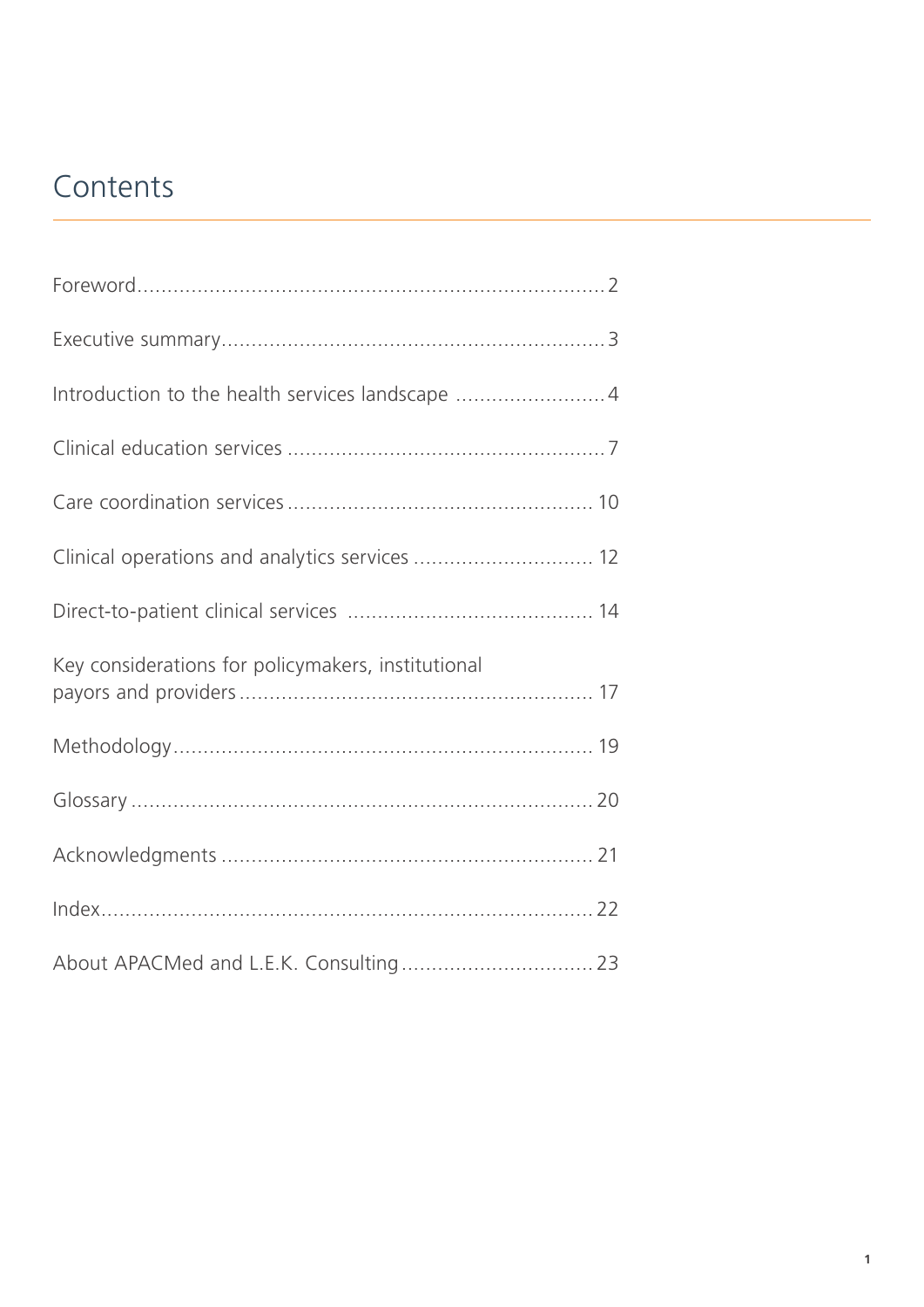## <span id="page-2-0"></span>Foreword



### Hariit Gill, Chief Executive Officer

Asia Pacific Medical Technology Association (APACMed)

The medical technology (medtech) industry has historically been considered a manufacturer of products. However, increasingly, medtech companies are delivering health services and solutions to complement their core product offerings and deliver end-to-end patient care. Nonetheless, there has been limited awareness of such services, and more importantly, funding of these solutions is fragmented.

Against the backdrop of the increasing prevalence of noncommunicable diseases, aging populations, an emerging middle class demanding higher-quality care, and significant healthcare infrastructure and resourcing challenges across the Asia-Pacific markets, it is important for governments and the private sector to work together to facilitate diversified provision of, and increased access to, high-quality, value-based care to meet the growing healthcare needs of the region.

At APACMed, our mission is to provide a unified voice for the medical technology industry in the Asia-Pacific (APAC) region — to improve standards of care for patients and strengthen healthcare ecosystems across APAC through promoting access to the highest quality of healthcare for patients, demonstrating the value of innovation and promoting regulatory harmonization.

Therefore, in July 2021, APACMed members formed a new Health Services Working Group to support providers, policymakers,

payors and patients in understanding the emerging health services landscape delivered by medtech.

This paper, Health Services in APAC — Opportunities, Challenges and the Path to Progress: Insights From Medtech, published in collaboration with L.E.K. Consulting, provides a comprehensive overview of the landscape of the health services market with key insights from executives across the ecosystem.

Using an archetype approach of four categories and supported with interviews with various experts and best practice case studies, this paper provides a framework to map the evolving landscape of innovative health services delivered by medtech and identify key opportunities where provision of quality health services and systems in the region may be improved.

I am glad there is much opportunity for collaboration across stakeholders to deliver true patient-centric care and benefits to the healthcare system. Collaboration with various stakeholders is at the core of APACMed's patient-centric mission. Beyond this paper, I welcome the opportunity to discuss with industry partners, payors, policymakers and patients the importance of health services and the opportunities to be unlocked in partnership with medtech companies in the next phase. APACMed looks forward to the insights from these upcoming engagements and will continue to work in partnership with governments and stakeholders to strengthen health services and systems in the region.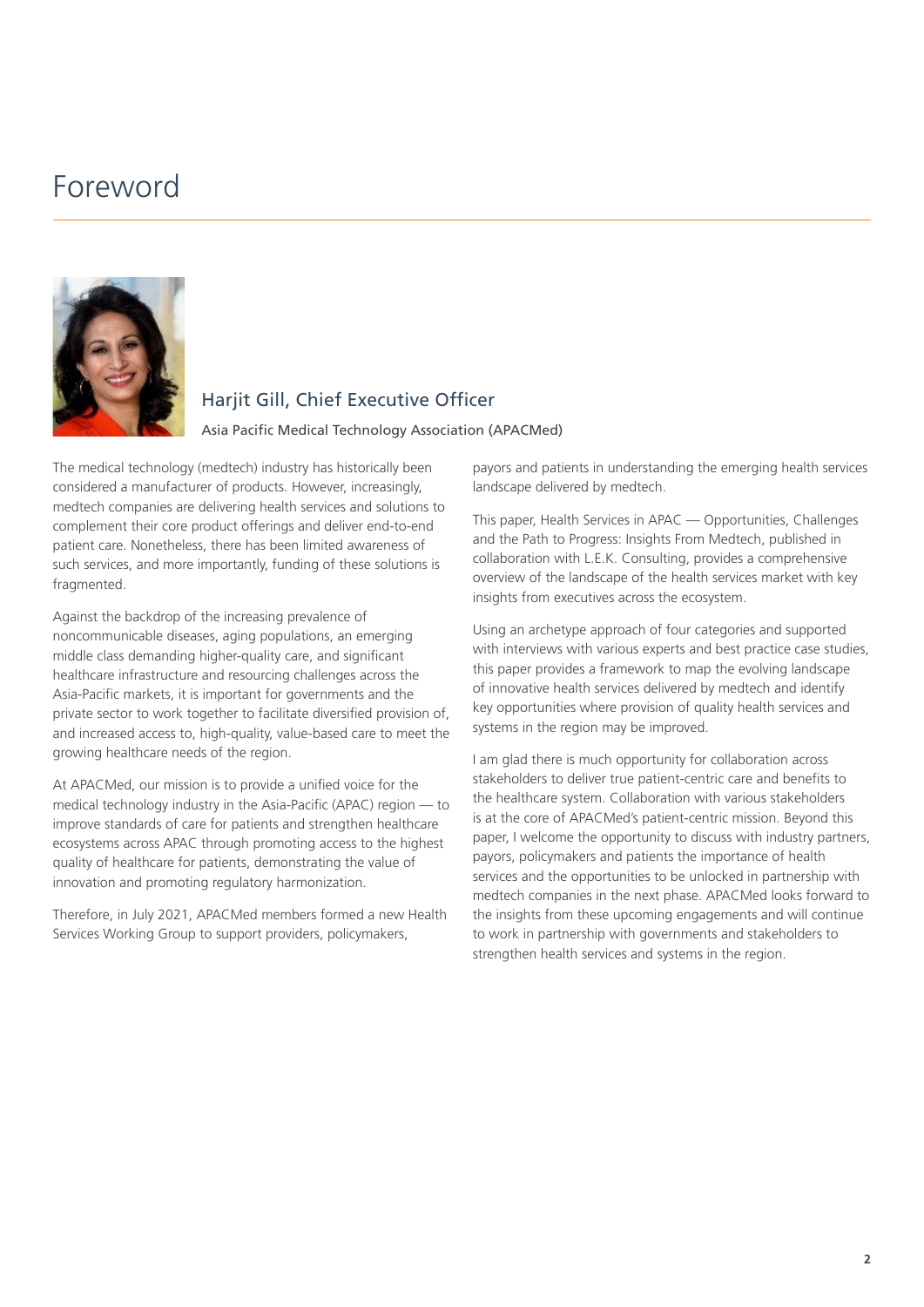## <span id="page-3-0"></span>Executive summary

### MedTech-delivered health services

The medtech industry has excelled at producing cutting-edge medical devices, therapeutics and health technologies for decades. There is now a growing recognition of the need to directly drive and enable innovation in the delivery of health services in order to maximize the efficiency, capacity and responsiveness of healthcare systems. Medtechs are expanding their clinical care delivery service offerings, which this paper categorizes into four types: (1) clinical education services — upskilling of physicians and empowering patients, (2) care coordination services — end-to-end care provision using digital technology, (3) clinical operation and analytics — clinical decision support using medtech data analytics and (4) direct-to-patient clinical services — care delivery sites, fully owned or in partnership with healthcare providers.

### Barriers to medtech health services

The adoption of medtech-supported clinical care delivery services faces significant barriers, including limited reimbursement provisions, unclear legal frameworks and onerous data privacy regulations. Low awareness of the potential benefits of health services results in missed opportunity for public-private partnerships and low utilization of the clinical data generated by medtechs. These barriers are evident across APAC, including Australia, China, Japan and Korea, although each country has its own specific and additional considerations. Despite challenges, a number of medtechs — through persistence, evidence-based

persuasion and astute partnering — have demonstrated best practices in driving service adoption, reviewed as case studies in this report. The medtech industry, using these best practices, can effectively engage and partner with the various stakeholders to ensure the provision of quality health services.

### Change agents

Proactive policymakers play a critical role in galvanizing change, setting the incentives for permanent shifts to more effective patient care through the adoption of innovative services. Policymakers could establish open communication with industry partners and facilitate balance in the perceived trade-offs between patient privacy and the value of data analytics.

Institutional payors could ensure greater flexibility in financing innovative services currently limited by reimbursement systems/ payment processes that largely confine reimbursement to acute care institutions. This would incentivize healthcare providers to innovate care delivery models and deliver superior care at a greater value.

Healthcare professionals (HCPs) should view medtech health services as complementary catalysts for improved patient access, better outcomes and more cost-effective care. Working collaboratively with medtechs in co-development or risksharing agreements would facilitate the involvement of industry stakeholders, strengthening the process through the introduction of global expertise and best practices.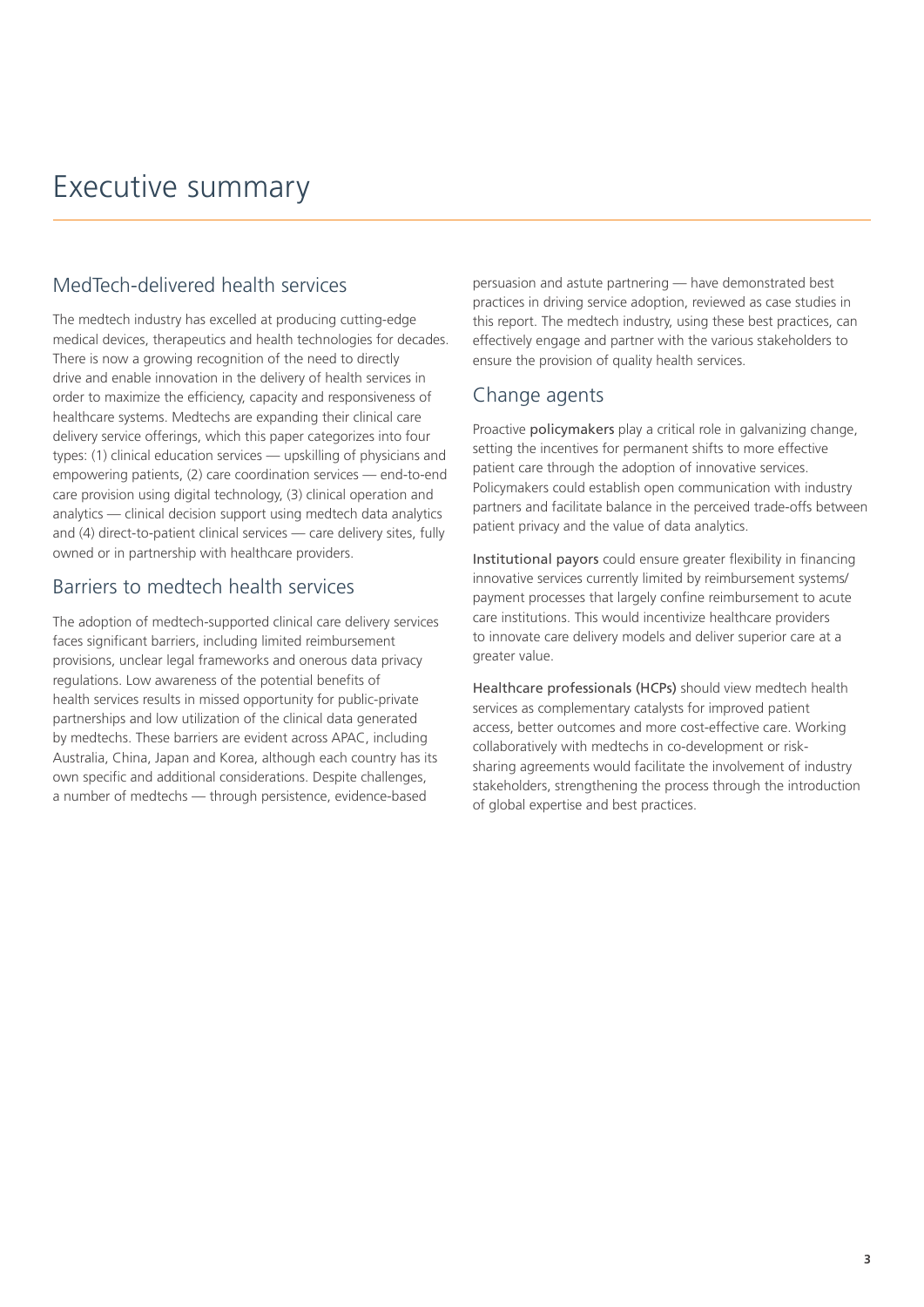## <span id="page-4-0"></span>Introduction to the health services landscape



1. Medtech's evolution to deliver health services

Medical devices are instruments, apparatus or machines used in the prevention, diagnosis or treatment of illness or disease.<sup>1</sup> Medtech can be defined as the technologies that diagnose, treat and/or improve a person's health and well-being, encompassing both low- and high-risk medical devices.<sup>2</sup>

The medtech industry has excelled at producing cutting-edge medical devices, therapeutics and health technologies for decades. In recent years, the role of medtech has evolved from offering medical devices and products to also providing a range of value-added clinical and operational services that complement effective healthcare delivery (see Figure 1). With growing recognition of unmet needs in specific patient groups, providers and populations, medtechs have stepped up into the provision of services to maximize the efficiency, capacity and responsiveness of healthcare systems. Figure 1 lays out the landscape of how

medtech companies, in a health service provision role, operate in four different services categories. Today, many medtech companies deliver services to healthcare providers, often free and not separately charged.

Given the increase in the prevalence of noncommunicable diseases, an aging population and an emerging middle class demanding higher-quality care in the APAC region, there is a clear need for leveraging the deep, global expertise of medtechs to augment and accelerate the development of health service provision in health systems across APAC; those systems are at varying levels of maturity in different markets. Working at scale, medtechs have developed a variety of innovative solutions for healthcare providers such as innovation in clinical practices and data-driven solutions to support better clinical outcomes, as well as extending the care continuum beyond traditional acute care settings.

Beyond healthcare providers, medtech-delivered services can drive clinical, socioeconomic and system-level benefits for various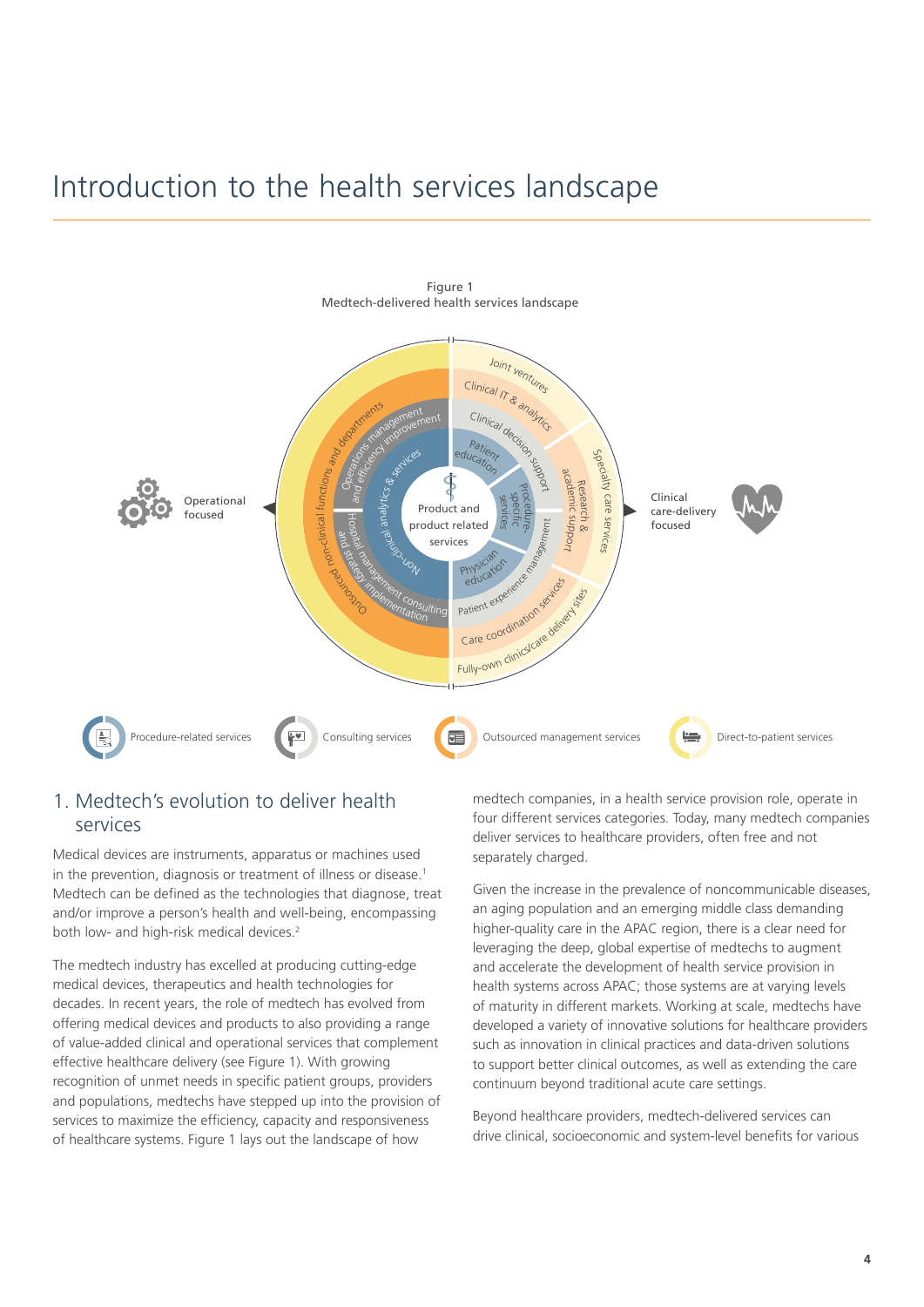stakeholders, including payors, healthcare providers, HCPs and patients (see Figure 2 below).

While the value proposition of medtech-delivered services is clear, the acceptance and adoption of service delivery innovations need to be improved. We believe there is significant opportunity ahead to scale adoption of these services. These opportunities, as well as barriers to overcome, are explored in greater detail in this paper.

### 2. Medtech's new frontier: health services

Medtech has produced highly innovative medical devices, therapeutics and health technologies enabling more precise and effective diagnosis, monitoring and treatment. Similarly, medtech companies have applied their innovation capabilities into the domain of service delivery as well. Innovative care delivery services such as Medtronic's CareLink implanted heart remote monitoring system<sup>3</sup> (allowing for early and prompt detection of abnormal heart rhythms/device issues), Abbott's NeuroSphere virtual clinics<sup>4</sup> (alleviating chronic pain or movement disorders for patients without access to a physical care provider), Baxter's ShareSource remote patient monitoring software application (helping monitor

patients remotely on "Home Dialysis — PD" and reducing the risk of being exposed to COVID-19), and Hillrom's RetinaVue solutions<sup>[5](#page-24-0)</sup> (enabling HCPs to incur one-third the previous cost for retinal imaging). Such medtech-led clinical care solutions come at a propitious time for APAC. The region's COVID-19-distressed healthcare systems face significant unmet needs in clinical delivery, including HCP shortages, insufficient hospital bed capacity and inequitable access to healthcare facilities and services.<sup>6</sup>

Unfortunately, in many countries across APAC, the adoption of medtech-supported clinical care delivery services faces significant barriers. These include challenges around limited reimbursement provisions, unclear legal frameworks and onerous data privacy regulations. There are also opportunities to improve health systems if medtechs can leverage public-private partnerships and utilize the valuable clinical data and analytics generated from health services.

For the remainder of this paper, clinical care delivery health services will be categorized into four types of services (see Figure 3): (1) clinical education, (2) care coordination, (3) clinical operation and analytics, and (4) direct-to-patient clinical.

|                             | Healthcare<br>provider                                               | <b>HCP</b>                                                                                          | Institutional<br>payor                                                                              | Patient                                                                                        |
|-----------------------------|----------------------------------------------------------------------|-----------------------------------------------------------------------------------------------------|-----------------------------------------------------------------------------------------------------|------------------------------------------------------------------------------------------------|
| Clinical<br>value           | Greater numbers of patients<br>served with expanded care<br>settings | Optimal care provision to<br>patients via improved<br>communication and coordination                | Opportunities to evolve<br>reimbursement framework for<br>innovative clinical treatment<br>settings | Greater access to HCPs<br>without geographic<br>limitations                                    |
| Socio-<br>economic<br>value | Improved care transition and<br>hospital resource use                | Embedding of best practices<br>and upskilling of HCPs with<br>innovative procedures                 | Cost savings from reduced<br>wastage and better patient<br>outcomes                                 | Improved QALY with greater<br>prospects of improved treatment<br>outcomes                      |
| Others                      | Outsourcing opportunities of<br>specific care areas                  | Increased clinical and<br>operational efficiencies<br>through analytics of<br>device-generated data | Increased utility of data and<br>analytics for evidence<br>generation and policy shaping            | Empowerment of patients in<br>self-care, supporting treatment<br>adherence and faster recovery |

Figure 2 Value-added medtech-delivered health services accrue to all key stakeholders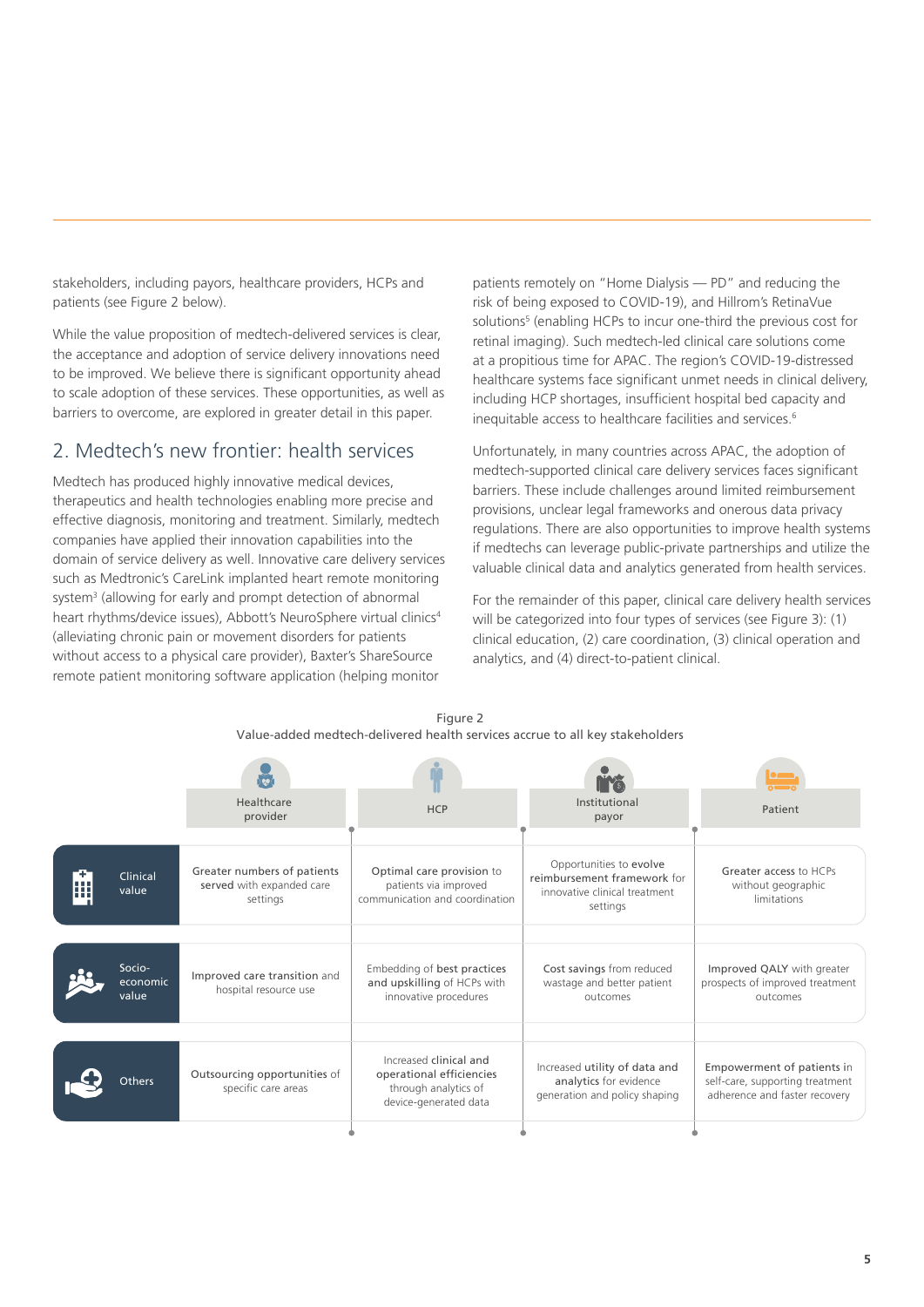

Figure 3 Medtech clinical care delivery health services defined

In the sections that follow, the paper will explore each category of clinical care delivery services, laying out their definition, challenges and opportunities for wider adoption, including solutions/

best practices. This is followed by a section that discusses the corresponding implications for policymakers, payors and providers.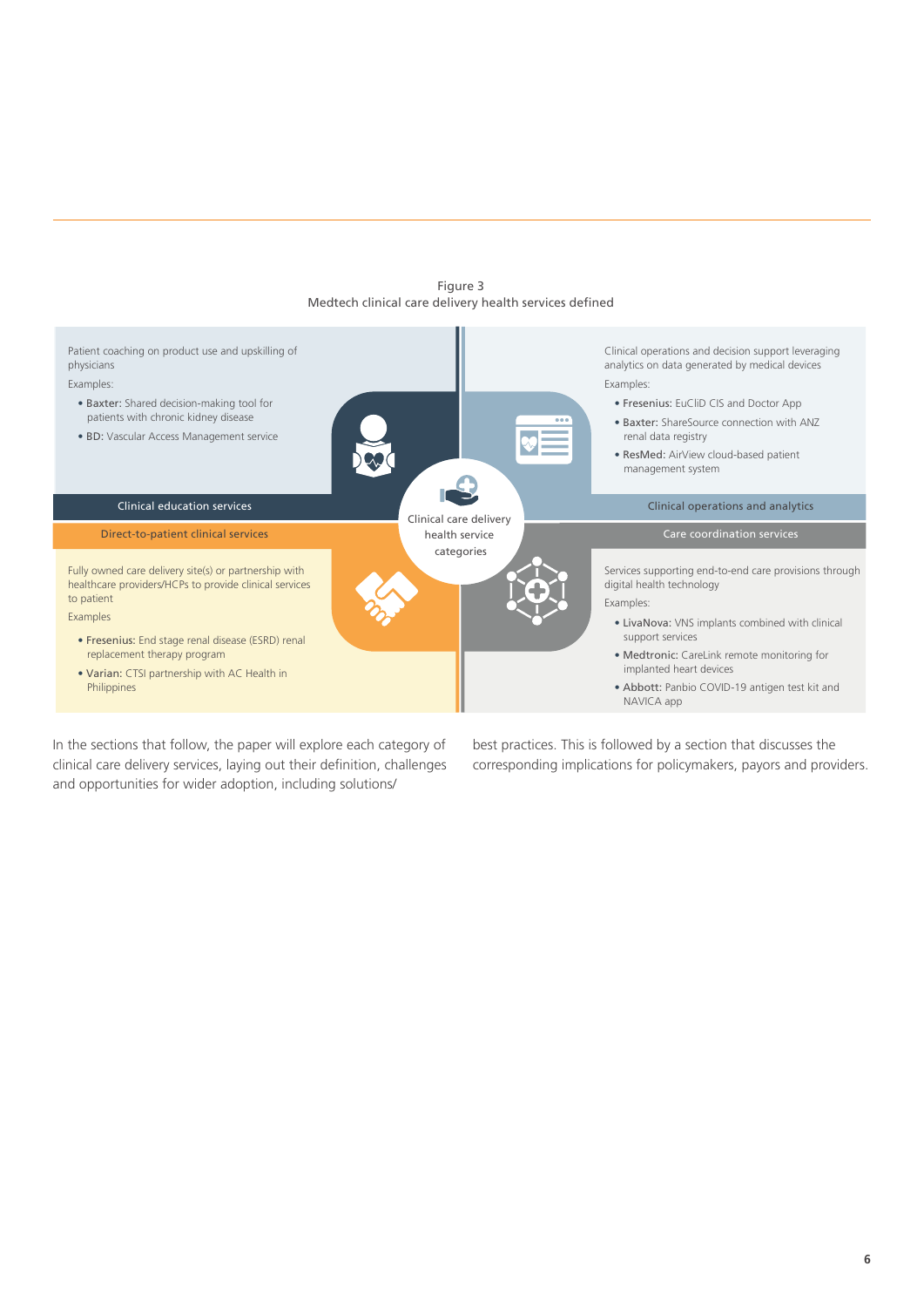## <span id="page-7-0"></span>Clinical education services



- Continuing HCP education (e.g., Univadis offering international training courses or interactive online courses)
- Clinical procedure training (e.g., Da Vinci robotic surgery SimNow training program to train surgeons using robotic-assisted surgery)
- Clinical practice improvement (e.g., BD VAM program)

Clinical education services are a critical, but often neglected, component of effective care delivery. For patients, clinical education services help augment the efficacy of existing treatment modules and improve inpatient and post-discharge treatment adherence management. Empowered patients are also equipped to engage in shared decision making with their clinical team for appropriate care. For providers, clinical education services encompass continuing education for HCPs, clinical procedure training and clinical practice improvement. Therefore, medtechdelivered clinical education services can be segmented into those services that support providers and those that support patients (see Figure 4).

The rollout of clinical education services in APAC is often impeded by several interconnected issues, including (1) the need for unbiased content, (2) better recognition of medtech investment in training centers, (3) greater acceptance of these services by patients and physicians, and (4) the need for advanced information and communications technology (ICT) infrastructure.

1.Need for unbiased content. In many APAC countries, there is a persistent bias against medtech-delivered patient and provider education services; the thinking is that they exist purely for promotional and commercial interests. Patients, payors and institutional users unaccustomed to the delivery of services by such private solutions providers are less able to quantify the intangible benefits of patient/clinician education support frameworks. Instead of medtechs solely driving the services, some of the perceived bias could be alleviated by involving multiple stakeholders to simultaneously facilitate



Figure 4 Clinical education services

#### Provider education **Provider education Provider education**

- Treatment options education (e.g., Baxter's My Kidney Journey website to inform patients on treatment options for CKD)
- Inpatient & post-discharge education services (e.g., wound care management, self-care training)
- Outpatient or home care support (e.g., BD diabetes care management app)

clinician and patient education. One such example would be Baxter's shared decision-making tool used in Japan, which provides a common platform to mediate communication between various stakeholders involved in clinical decision making<sup>[7](#page-24-0)</sup> (elaborated further in case study [below\)](#page-8-0).

- 2.Recognition of medtech training center investment. Investing in new healthcare facilities may often be viewed more favorably compared to the provision of new services, even when the service initiative aligns with government priorities such as upskilling and better care delivery. Respected medical associations' involvement may be needed to reinforce medtech service providers' credibility. Such was the case with the dedicated renal care training hub established by Fresenius in South Korea, which was supported by the Korean Society of Nephrology.
- 3.Greater acceptance of medtech services. Other than traditional clinical education, the medtech industry also provides services that can help improve clinical practice. However, there is a perceived notion of medtech having a vested interest in selling products or solutions through the service. To overcome this perception, medtechs can demonstrate the value of clinical services in terms of clinical outcomes, socioeconomic benefits or both. An example is BD's development of its Vascular Access Management (VAM) service using an evidence-centered approach.<sup>8</sup> BD developed the VAM service to help hospitals identify opportunities for vascular access clinical practice improvement, and its value has been assessed in several performance metrics across 300 different parameters (elaborated further in case study [below](#page-9-0)).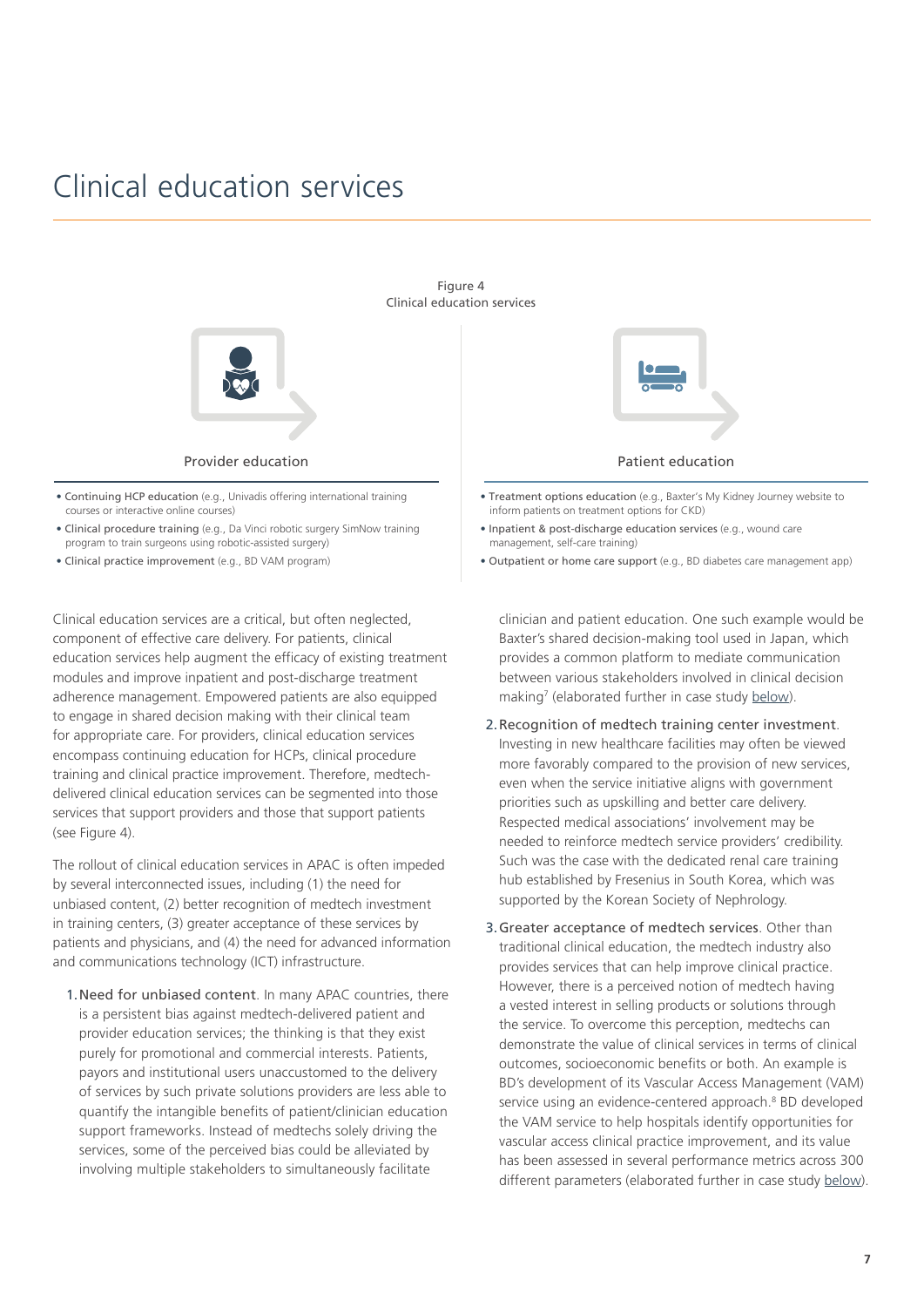4.Need for advanced ICT infrastructure. With a shift of care to the community and at home, medtech has developed new services and tools to support the new care model. BD's Diabetes Care mobile application provides education to diabetes patients on insulin injection techniques that are

### <span id="page-8-0"></span>Case study: reimbursement for CKD shared decision-making is approved in Japan

The concept of shared decision-making (SDM) is relatively new to Japan; chronic kidney disease (CKD) is not. The number of cases continues to rise, and the cost of hemodialysis (HD) therapy currently accounts for 5% of total medical expenditure in Japan[.10](#page-24-0) Dialysis severely impacts patients' day-to-day life experience for decades or longer. Japanese CKD patients deserve a stronger voice and more significant input into therapy choices.

In Japan, there are three main CKD treatment options:

- 1.Kidney transplant a relatively rare procedure in medically sophisticated Japan due to legal issues around confirming brain death, as well as religious concerns
- 2.Peritoneal dialysis (PD) despite its psychosocial advantages for patients who are employed or generally wish to remain active, the number of PD patients in Japan is the lowest in the developed world  $(2.7\%)$ .<sup>[11](#page-24-0)</sup>
- 3.Hemodialysis (HD) the dominant therapy and the standard recommendation of Japanese doctors (97%)

Value: There is a need to develop cost-effective and accessible dialysis modalities that offer improved patient outcomes — as defined by the patient. SDM for the renal replacement solution is an important tool for including the patient's perspective. The number of PD patients has been gradually growing since 2016, albeit from a low base. A recent survey suggests strong latent demand, with around 40% of CKD patients<sup>12</sup> indicating they would prefer to have PD at home or at night. As seen elsewhere, Japanese patients value longevity, but reducing the symptom burden and achieving maximum functionality and social rehabilitation are also priorities.

Barriers and strategies to overcome barriers: The Japanese reimbursement system is very complicated. Technical fee reimbursement applications can be submitted only by medical associations. Baxter was fortunate to find a forward-thinking

critical for optimizing care outcomes[.9](#page-24-0) Other than mobile apps, there are opportunities for more patient and physician education platforms through augmented reality, virtual reality and simulation-based training.

medical association, the Japanese Society for Dialysis Therapy (JSDT), and they worked together to introduce the SDM concept into dialysis therapy reimbursement. Fortuitously, a kidney support association survey that revealed growing patient preference for PD helped make the case. Despite a lack of clinical evidence to support the SDM concept, the JSDT and the Ministry of Health, Labour and Welfare (MHLW) reached an agreement to realize reimbursement for SDM as a proof of concept. In the 2018 reimbursement revision, MHLW created an evaluation system for SDM.

A so-called introduction premium was given to healthcare institutions for a one-month period, with the SDM evaluation being conducted by doctors or nurses — a 30-minute consultation presenting the choice between HD, PD and transplant. Designed to encourage PD uptake, the introduction premium is applicable only to new HD patients. Healthcare institutions that use PD, or have the capability to use PD, are given a slightly higher introductory premium (¥4,000/therapy/ patient for the first month) as an additional incentive.

PD uptake has improved since 2018, but many doctors and hospitals remain hesitant, and in 2020 the program was revised to make it more attractive (¥5,000/therapy/patient for the first month). Most Japanese healthcare institutions are still HD only; some do both HD and PD, but very few do PD only. This is a more intractable infrastructural impediment to PD adoption. It is impossible to introduce PD to patients who prefer a hospital that offers HD only. Patient and HCP unfamiliarity with HD is the root problem.

SDM, whether in the context of CKD, cancer treatment or other chronic illnesses such as Parkinson's, should gradually gain acceptance. In Japan, awareness and confidence building with key medical associations and government agencies are vital elements of ongoing advocacy. Baxter reports increased requests from hospitals to train their dialysis care providers in PD, and the number of hospitals that use PD has increased to around 1,000 over the past 10 years.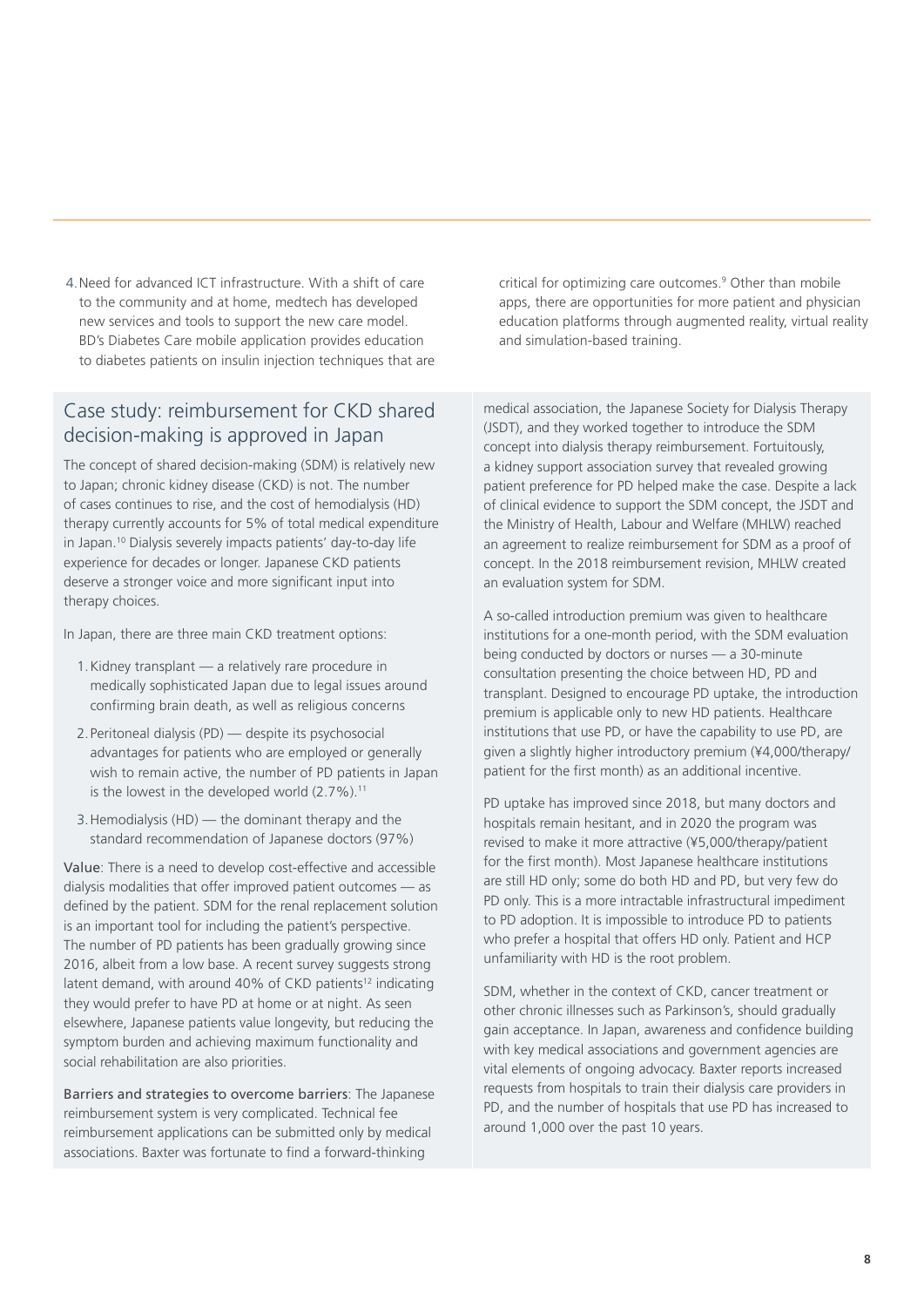### <span id="page-9-0"></span>Case study: BD's Vascular Access Management service

Vascular access is one of the most frequently required invasive procedures for hospitalized patients, with studies showing between 60% and 90% of inpatients receiving an IV[.13](#page-24-0) Despite how frequently the procedure is performed, it is associated with a high failure rate — with 40% of peripheral cannulations failing on the first attempt<sup>14</sup> and between 35% and 50% of peripheral intravenous catheters (PIVCs) failing before their full dwell time, largely due to complications.<sup>13</sup> A variety of complications can arise from vascular access, with the most severe infections — central line–associated bloodstream infections — having the potential to add an average of 16.8 days to a patient's length of stay.<sup>15</sup>

Value: BD's VAM service is an integrated, evidence-based approach to vascular access preparation, placement, care and maintenance in which BD partners with customers to assist in their efforts in improving practice. The process starts with an audit, which for a larger hospital takes about a week, with BD deploying multiple nurse educators to work with hospital counterparts in interviewing clinicians and patients, observing clinical practices, and assessing in situ lines for risks. The audit collects data on over 300 different parameters to derive a series of recommendations that are based on best practice guidelines from local or international organizations

(e.g., the Australian Commission on Safety and Quality in Health Care or the Infusion Nurses Society). From 2014 to 2016, the University of Florida Health Jacksonville followed up two years from the implementation of the PIVC process improvement program and found significant improvements in process, safety and clinical efficacy.[16](#page-24-0) For instance, the incidence of unused extension sets was reduced by 86%; blood spillage or leakage was reduced from 50% to 0; the number of successful first attempts for PIVC insertion nearly doubled, which means reduced puncture attempts and fewer adverse experiences for the patients; an 80% increase in mean catheter dwell times, which led to a reduced number of catheters needed during a patient's average hospital stay (approximately seven days) by 33%; and so on.16

Barriers: While hospitals and clinicians recognize the importance of audit services to provide objective assessment of the procedures when offered by medtech companies, those companies are sometimes perceived as having a vested interest in selling products or solutions through the service.

Strategies to overcome barriers: Given the general value and importance to hospitals of reducing VAM-related complications, BD leverages proof points from existing partners to demonstrate the value of the service and ensures its recommendations are not focused on product substitution.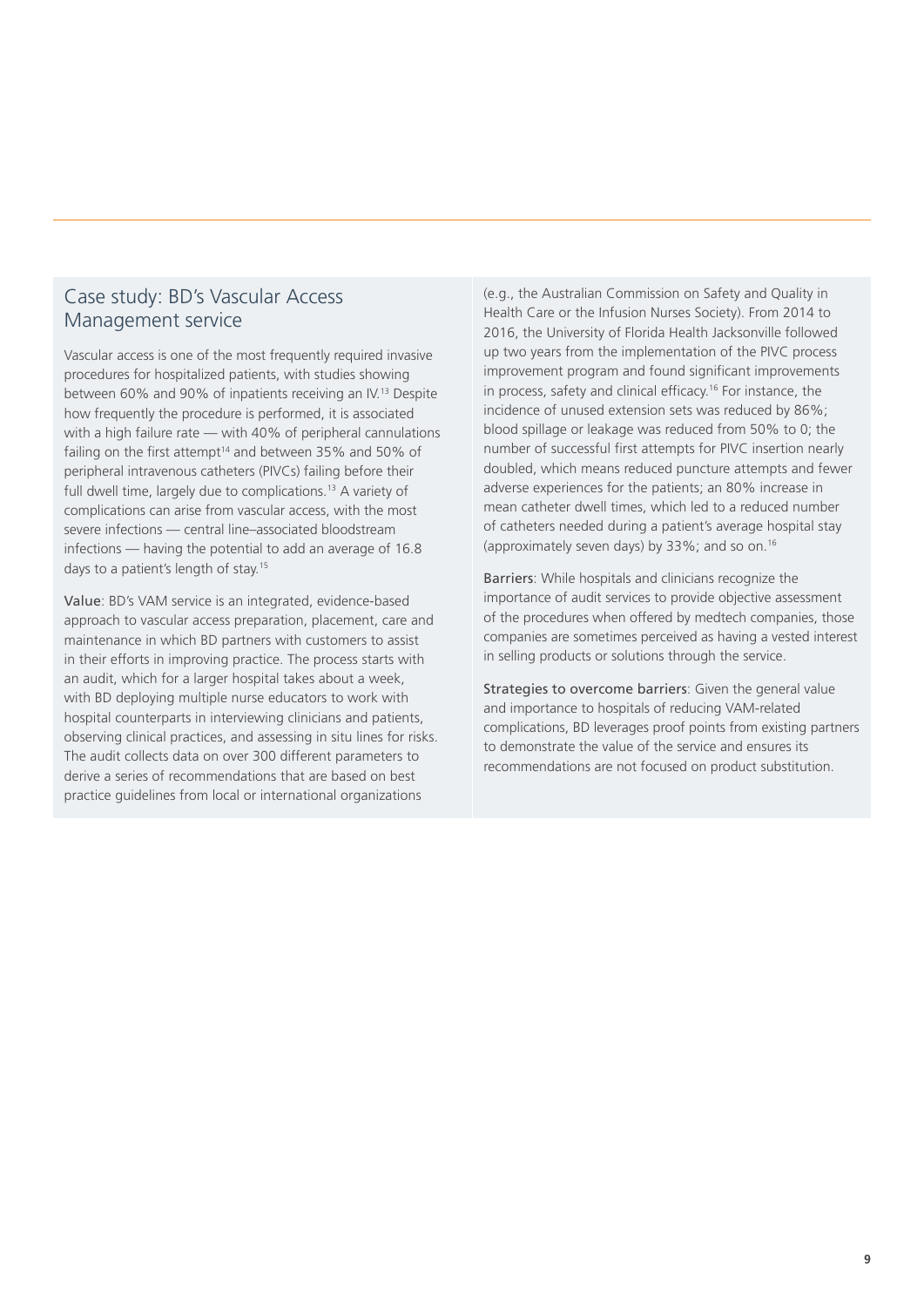## <span id="page-10-0"></span>Care coordination services



Early-stage patient identification and monitoring

Digital monitoring and therapeutics (e.g., Azumio's glucose monitoring app allows for early identification of prediabetes and has a platform for physicians to monitor and offer digital therapeutics)



### Telehealth services

Digital assistant (e.g., Teladoc Health connects patients with international health experts to review patient's case and identify the best medical centers for them)

Fragmented locations of care and diverse patient care pathways across multiple locations or facilities, with each pathway unique to each patient — drive a need to systematically coordinate, track and monitor patients. Care coordination services (see Figure 5) include early-stage patient identification and monitoring, telehealth services (including remote patient monitoring), postacute care management involving post-discharge monitoring, and population health surveillance/management to enable prompt response by national-level clinical teams.

Healthcare services aim to facilitate seamless, end-to-end care provision between healthcare providers and patients across the continuum of care (from prevention to post-care management) in different settings along the patient's journey. However, medtechs face multiple obstacles to their participation in the delivery of care coordination services. To accelerate the development of cost-effective care coordination services for sustainable healthcare systems across APAC, there is a need to (1) recognize care coordination services for reimbursement, (2) establish clearer and more open legal frameworks and (3) shape a conducive and collaborative environment for participating in public-private partnerships (PPP).

1.Limited reimbursement provisions. Across many APAC healthcare jurisdictions, medtechs face limited reimbursement provisions for supportive care services. This causes a lack of clarity on payment modes leading to suboptimal adoption of care coordination services. Strained economic circumstances in many APAC countries have placed greater emphasis on the clinical and socioeconomic returns of proposed services



Figure 5 Care coordination services

> Wound care management (e.g., 3M Negative Pressure Wound Therapy systems promote at-home wound care for patient self-medication and ambulatory care)



#### Population health management services

Digital testing management (e.g., Abbott NAVICA acts as a digital passport for COVID-19 test-taker by displaying a temporary encrypted digital pass with a OR code)

in support of the case for reimbursement (e.g., metrics such as hospitalization rates, length of stay, mean savings and the overall impact on hospital resources once care coordination services are in place). In Korea, the government does not provide reimbursement for telemedicine or remote patient monitoring; however, Baxter's remote patient monitoring software, ShareSource, was able to get a temporary reimbursement during the COVID-19 pandemic to minimize the exposure of dialysis patients to COVID-19 because their home peritoneal dialysis is monitored remotely through the software. Where governments and payors are open to persuasion, demonstration of the social and economic benefits can be compelling. LivaNova's budget impact study in Japan revealed US\$85 million in cost savings from the optimization of the treatment flow of drug-resistant epilepsy (DRE) patients[.17](#page-24-0) Evidence of potential benefits acts as a driver for a new referral system expected to be introduced by MHLW wherein surgery-eligible DRE patients can be timely referred to neurosurgeons, ultimately resulting in improved treatment outcomes. However, for other products/ regions, LivaNova continues to strive for reimbursement for its Connect patient data management system (elaborated further in case study [below\)](#page-11-0).

2.Need for clarity on legal framework. Across the region, there is a lack of clarity on the legal aspects of risk governance between the service provider and HCPs (e.g., for teleconsultation), hindering new collaborations. To manage India's evolving patient data governance regulation, Abbott worked closely with the Indian Council of Medical Research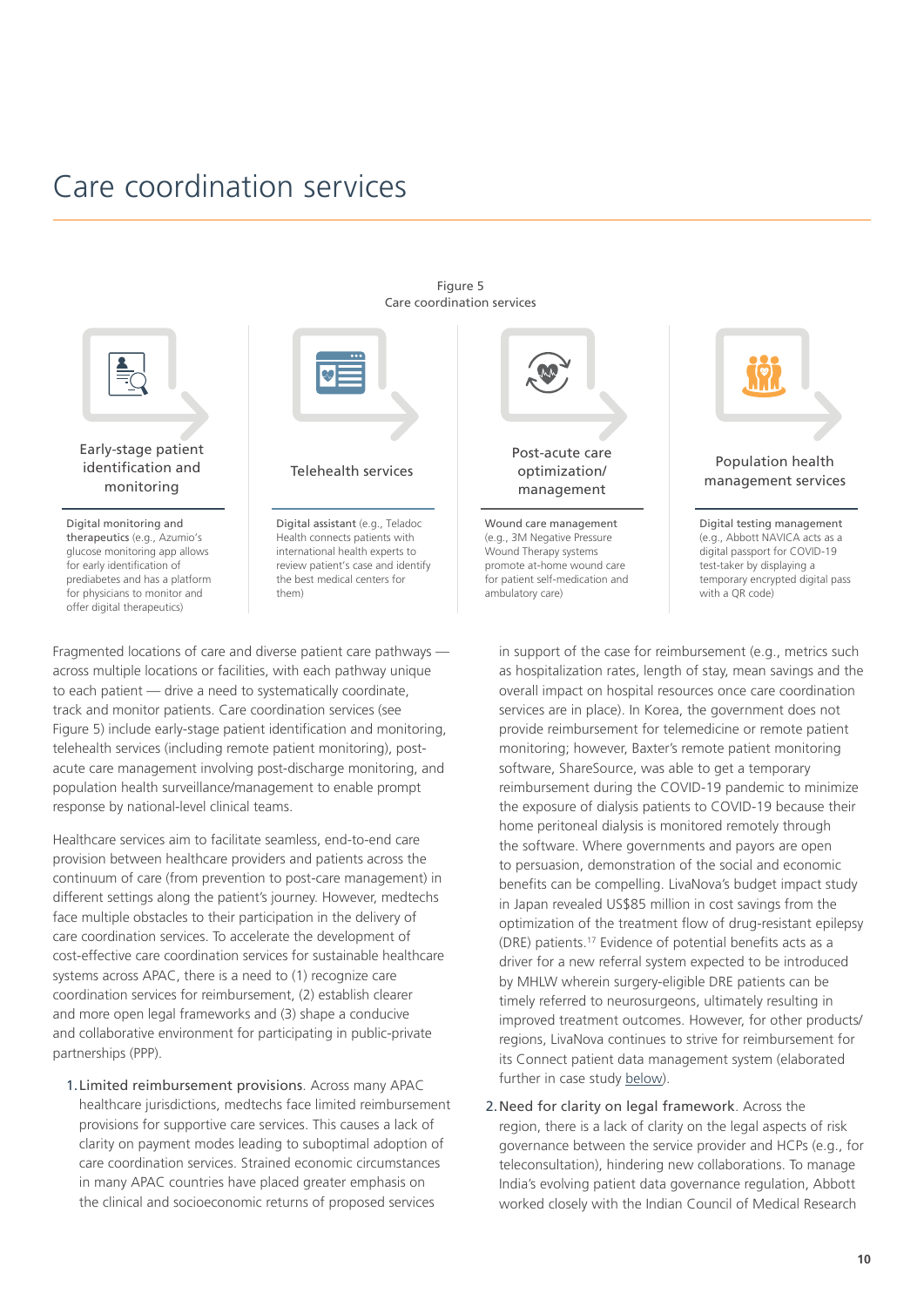and Central Drugs Standard Control Organisation<sup>18</sup> to launch COVID-19 self-testing in India. However, in this instance, the impetus for collaboration was a matter of urgent national importance: to enable COVID-19 self-testing by developing companion reporting for disease surveillance and built-in artificial intelligence (AI) functionality for automated test result interpretation.

3.Need for better collaboration between public and private sector. There is room for APAC governments to further engage and collaborate with the private sector to support care delivery, care innovation and best practices sharing. The greater use of such PPP would permit governments, payors and healthcare institutions to tap medtech resources in developing platforms for health service innovations that complement public sector efforts to address gaps in patients' access to treatment. In Singapore, for example, Fresenius and the National Kidney Foundation cooperate to manage capacity issues in the public sector and the overflow of CKD patients at dialysis centers.<sup>19</sup>

### <span id="page-11-0"></span>Case study: LivaNova's Connect patient data management system<sup>20</sup>

Across APAC there is growing interest in improved connectivity between patient data management systems and hospital electronic medical record (EMR) systems, capturing the post-op data needed to achieve better patient outcomes. Patient data management systems are already present in most of mature Asia-Pacific. In countries like Singapore and Japan, the use of health data analytics is well established. In Australia, 95% of bypass surgeries entail the use of a patient data management system. In such mature markets, the creation of central registries (e.g., the Australian and New Zealand Collaborative Perfusion Registry and the Japan Adult Cardiovascular Surgery Database) is the trend. Comprehensive surgery data from hospitals provide a vital benchmarking resource for perfusionists. However, less-affluent APAC markets like the Philippines and Indonesia still rely on manual data recording by the perfusionist, and wide variances in the sophistication of their hospitals' EMR systems is another challenge.

Value: LivaNova's Connect perfusion charting system provides real-time and retrospective calculations and tools, assisting perfusionists with data management during and after cardiopulmonary bypass. The Connect system collects surgery data across various parameters (Hb level,  $O_2$  saturation, arterial pressure, blood temp, etc.), minimizing transcription errors, bias and all the other drawbacks associated with manual operations.

The perfusionist has access to all perfusion data on one screen, allowing more time to concentrate on the patient and circuit. All data is exported back to the hospital's internal EMR system and manager database where the clinician may consult caseby-case statistical analysis and export or print EMRs. LivaNova's innovative and intuitive perfusion data management system delivers a simplification of the clinical data workflow, improved data integrity, enhanced legibility and a reduction in manual processes. Clinical benefits include fewer transcription errors and less bias,<sup>21</sup> fewer manual entry inefficiencies, easier analysis and observed reduction in acute kidney injury.

Barriers: Across the region, policymakers have very limited awareness of the value of using patient data management systems in clinical practice, and few countries have provided funding to reimburse the clinicians' time to use such data to optimize their treatment practice and maximize patient outcomes. Taking Australia as an example, the Connect solution is categorized as hospital capex, and the use of data from it is not billable, not to mention reimbursable.

Strategies to overcome barriers: Medtechs with such patient data management solutions should work together to advocate with policymakers on the necessity of making such services billable to hospitals and reimbursing for such services as a technical fee to incentivize clinicians to use such innovative solutions to facilitate their clinical practice and optimize patient treatment outcome.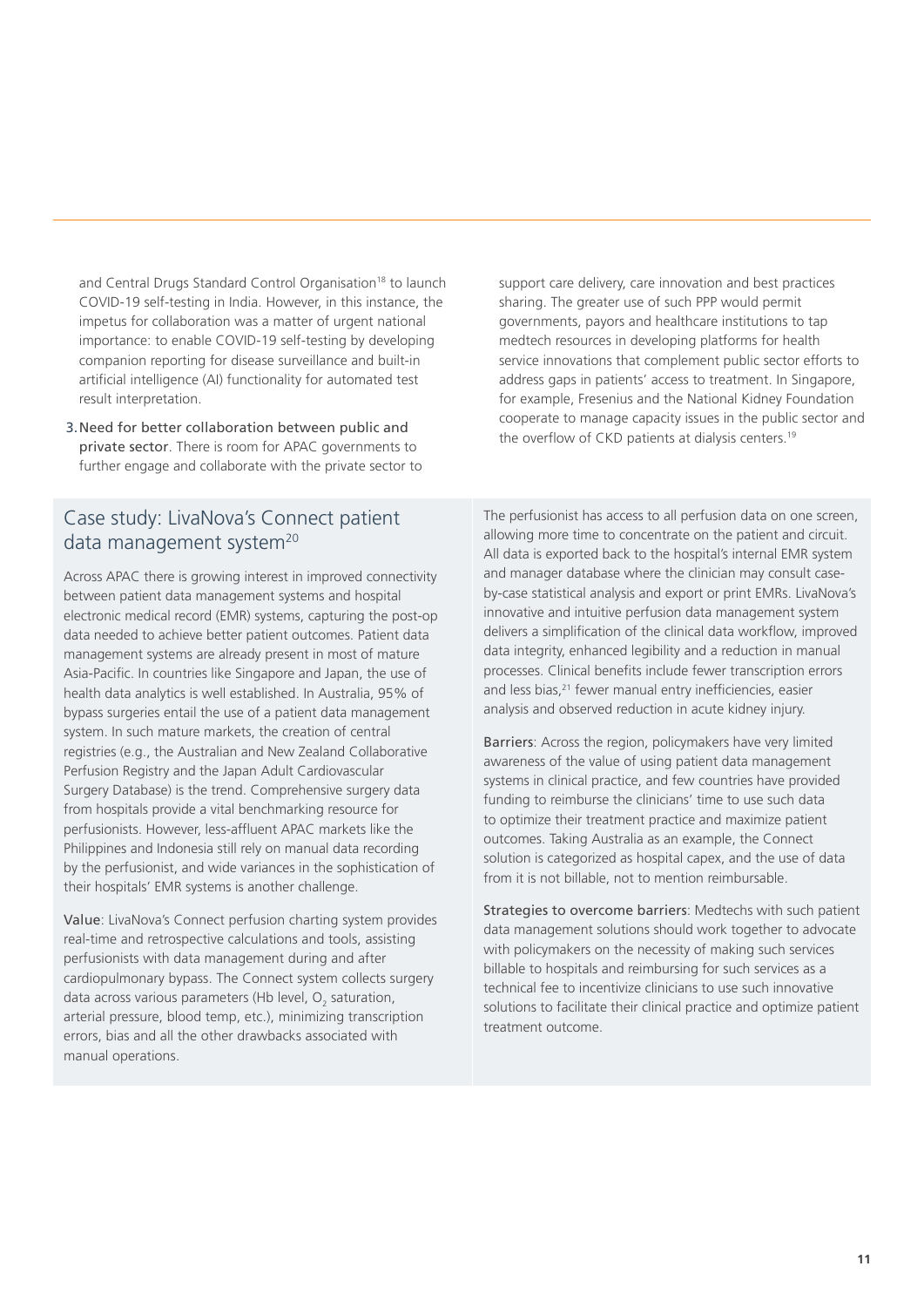## <span id="page-12-0"></span>Clinical operations and analytics services



Figure 6

Myriad new clinical operations and analytics services are improving efficiency and workflows, leveraging patient data tracking, and supplying practical diagnostic and decision-support tools. The three categories of clinical operations and analytics services (see Figure 6) are outcome monitoring, clinical decision support and operational efficiency.

However, deployment of innovative clinical operations and analytics services at scale has been slowed down by (1) limited awareness and utilization of generated clinical data, (2) limited financial incentives for HCP adoption and (3) stringent or ambiguous data privacy regulations.

- 1.Better utilization of clinical data. Among healthcare providers and policymakers, there is only narrow awareness and use of medtech-generated clinical data to support clinical decision making and improve the patient experience. This is despite medtech's continuous efforts to educate providers and policymakers, and contribute to electronic health records (EHRs) data registries in a way that supports physicians in clinical decision making and the provision of care. Breakthrough collaborations are possible, however. For example, Baxter linked its ShareSource connectivity platform data with ANZDATA to examine treatment parameters of patients on automated peritoneal dialysis (APD) and provide advice to patients to improve the PD experience.<sup>[22, 23](#page-24-0)</sup>
- 2.Need for better financial incentives. In most APAC countries, financial incentives to motivate healthcare

providers to adopt patient monitoring systems that track and evaluate treatment outcomes in support of clinical decision making are either inadequate or absent. Although not a direct incentive, securing reimbursement could be the first step to drive physician use of the service by overcoming affordability considerations. Abbott's continuous glucose monitoring system (FreeStyle Libre) demonstrated lasting socioeconomic and clinical value in Japan, which in turn allowed Abbott to secure national reimbursement for the system.<sup>24</sup> Alternatively, demonstration of a reduction in operational cost for healthcare providers could further drive adoption. Hillrom highlighted a reduction in HCP costs incurred to a third of conventional retinal imaging with the use of its RetinaVue solutions.

deficiencies)

3.Stringent patient data privacy regulations. Stringent data privacy and sovereignty regulations and guidelines often result in siloed data collection in hospitals and at a larger scale precludes cross-border sharing of patient data, thus hindering the development of cutting-edge medtech analytics platforms. Abbott's AegisPOC point-of-care management solution attempts to overcome this hurdle in provider settings utilizing a platform connecting point-of-care (POC) devices in hospitals/laboratories (elaborated further in case study [below](#page-13-0)). The service potential for the use of real-world data (RWD, the raw intelligence from existing healthcare settings such as EMRs, observational studies, patient registries, patient-reported data, mobile devices, and claims and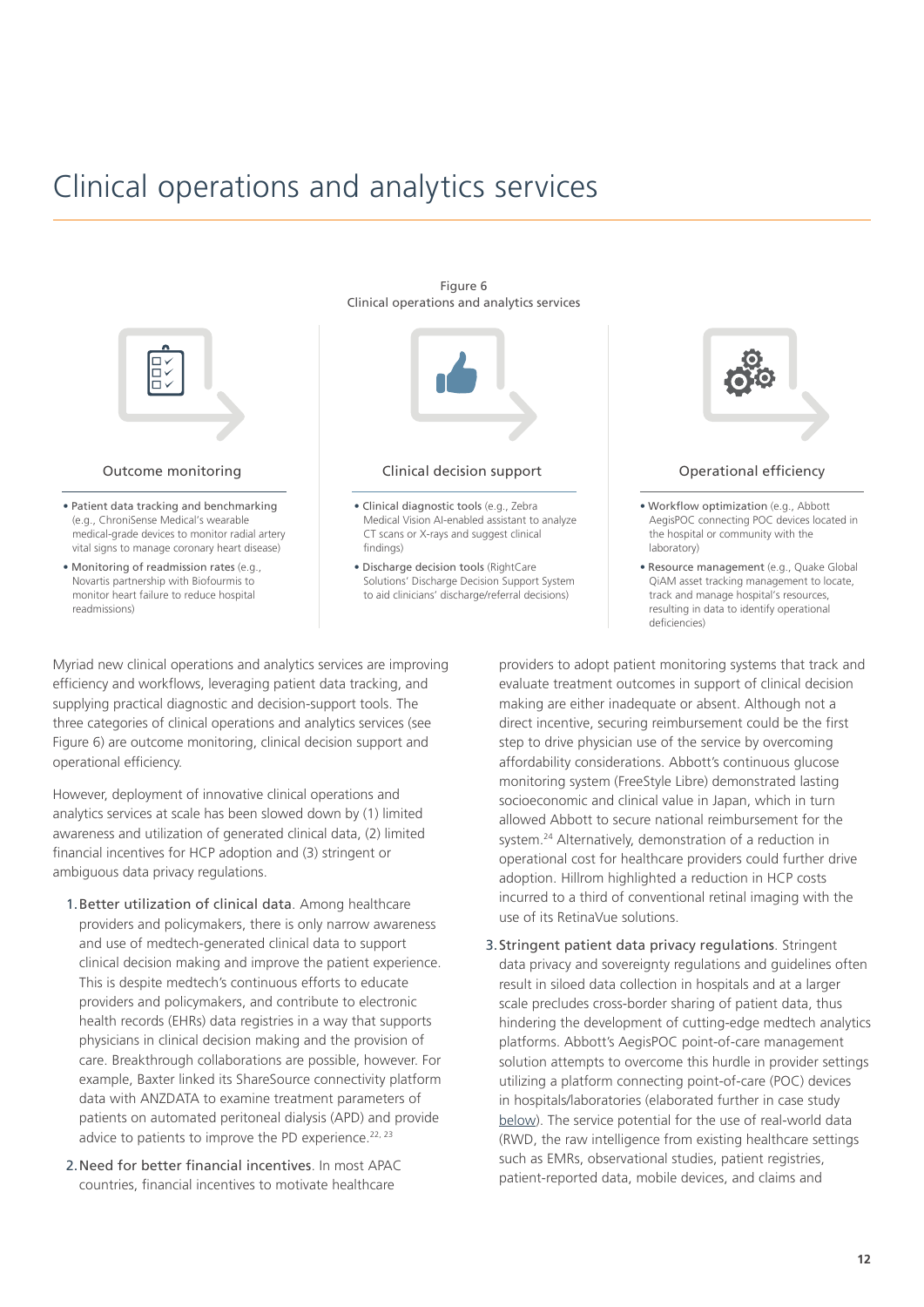billing data) and real-world evidence (RWE, generated from the application of analytic techniques to RWD) is drawing worldwide attention. One such example of RWE is Fresenius demonstrating a 15% reduction in patient dropout following the adoption of its EuCliD clinic information system[.25](#page-24-0) The

### <span id="page-13-0"></span>Case study: Abbott AegisPOC management solution[s27](#page-24-0)

Lacking connectivity and coordination and wanting to push POC systems to the primary care level, a private laboratory in New Zealand started rolling out AegisPOC just before the start of the pandemic in 2019.

Value: Abbott's AegisPOC point-of-care management solution is a web-based, open platform that connects the point-ofcare devices in the hospital or clinic with the laboratory. The vendor-agnostic and cloud-based management system gathers data from multiple devices and presents them in a useable format. Launched in New Zealand, a frequent test bed for new technology, the system helps community and hospital services store and analyze the growing volume of POC data routinely collected from patients. An enabler of the increasing sophistication of POC technology, the AegisPOC system works across GP clinics, emergency departments and hospital wards.

With AegisPOC, the lab is the hub of the entire system. It integrates POC devices with laboratory information systems, promise of RWD/RWE to change clinical practice and deliver better patient outcomes is transformational, especially in light of the U.S. Food and Drug Administration's push for RWD/ RWE use in post-marketing authorization to shape regulatory and reimbursement decisions of treatment options.<sup>[26](#page-24-0)</sup>

health information systems, EMRs, quality management, user management and other systems, completely replacing the need for multiple proprietary middleware. In addition, data management is significantly improved as POC devices are brought together seamlessly. Digitally connected, datadriven rapid diagnostics anchored to a central reporting database have a positive effect on other aspects of public health management and offer the potential for better health outcomes.

Barriers: The COVID-19 pandemic has proven beyond all doubt the value of rapid diagnostic tools. However, barriers to associated services persist. One such challenge is the siloed nature of POC data collection, a practice that hampers trend analysis and limits hotspot identification and contact tracing.

Strategies to overcome barriers: Abbott works closely with the client to implement a scalable connectivity solution that can be used by hospital networks and community clinics, independent of IT infrastructure. Southern Community Labs (covering the South Island of New Zealand) went from having 10 devices with the district health board to 53.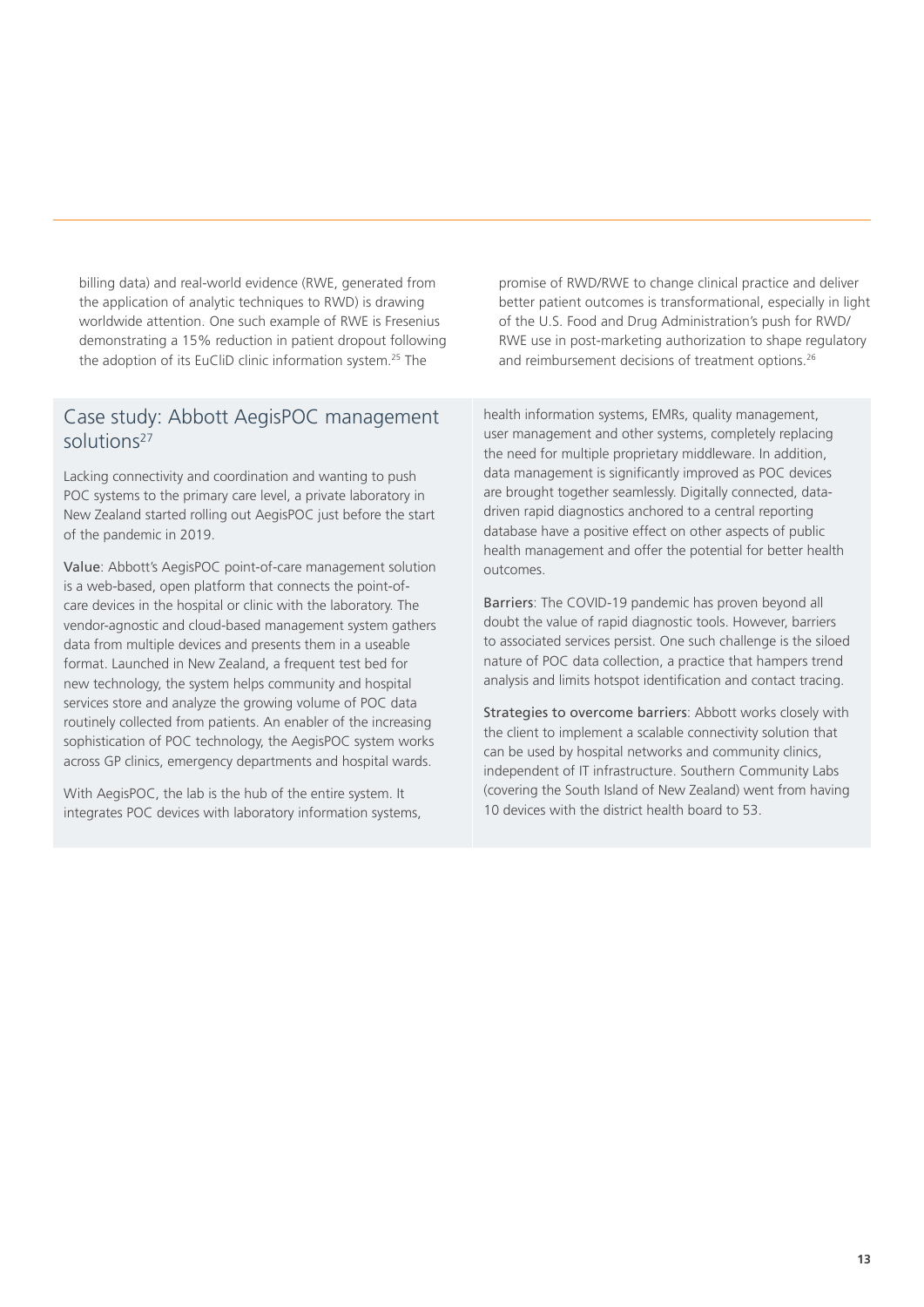## <span id="page-14-0"></span>Direct-to-patient clinical services



Figure 7

Traditionally, direct-to-patient clinical services are delivered by healthcare providers. The emergence of direct-to-patient clinical services from medtechs has been led by unmet needs and underserved markets, such as in chronic disease management for renal disease and diabetes, or pain management and rehabilitation. Medtechs contribute directly to the healthcare service capacity here, thereby transferring patient load from the existing healthcare system and expanding access to healthcare for patients, especially in offering cost-effective options for long-term chronic care, as well as addressing gaps for highly specialized treatments through centers of excellence.

Direct-to-patient clinical services include both fully owned medtech care delivery sites or partnerships with healthcare operators to provide clinical services to patients directly. These include three categories of services, namely outsourced department, center of excellence development and subspecialty care management (see Figure 7).

The main barriers to direct-to-patient clinical services are (1) need to leverage public-private partnerships and (2) perceived competition with local healthcare systems and domestic care providers.

- 1.Better leverage of public-private partnerships. Many APAC government policymakers are wary of overdependence on third parties for essential care delivery. This, in addition to medtech companies' lack of experience with strategic partnerships for care delivery, tends to deter governments from pursuing PPPs in direct-to-patient clinical services. However, where the need is acute and/or urgent, there is potential for greater flexibility. Fresenius successfully collaborated with a China provincial government to develop guidelines for stand-alone dialysis centers that reduced the burden on overstretched publicly owned and operated facilities (elaborated further in case study [below\)](#page-15-0).
- 2.Perceived competition. Healthcare providers fret about the possible cannibalization of existing business where medtech direct-to-patient services overlap with existing service offerings. A strategic agreement clearly stating risk sharing and mutual benefits is essential to mitigating these concerns. Cancer Treatment Services International, a Varian company, signed a strategic partnership with AC Health to operate the first cancer specialty hospital in the Philippines, providing high-quality, affordable treatment options.<sup>28</sup>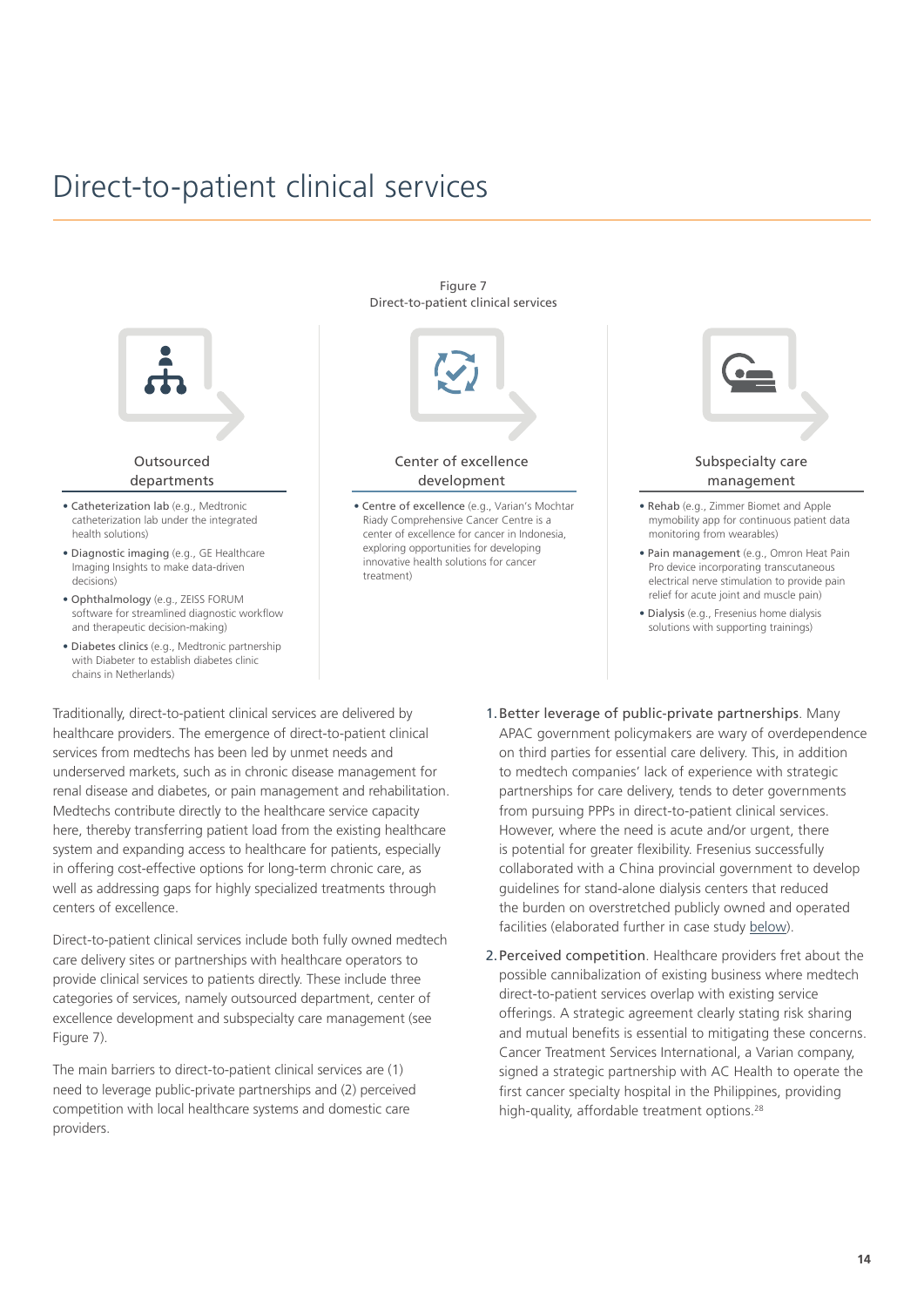### <span id="page-15-0"></span>Case study: Fresenius Medical Care's kidney care services in China

Only a small proportion of kidney patients in China can be treated at present, fewer than half of those with CKD[.29](#page-24-0) China's government recognized the need for greater access to affordable services when it announced a national policy shift at the end of 2016 to allow private investment in standalone dialysis centers. Fresenius Medical Care (FMC) has since developed and executed its plans to offer dialysis services to patients, communities and provinces. It now operates six renal hospitals and 25 stand-alone dialysis centers in China.

Value: In addition to the inherent value of enhanced patient access to the best possible dialysis treatment, FMC's clinics and hospitals are essential components of local healthcare ecosystems. However, FMC's China market entry success has yet to include some of its most advanced healthcare technology services. FMC's EuCliD clinical database system is at the forefront of dialysis machine learning and the use of AI to accelerate and improve medical decisions.

EuCliD, FMC's proprietary clinical information system, captures patient clinical data during dialysis to continuously monitor the quality of care delivered, while also using patients' metadata to perform predictive medicine. In many markets where EuCliD is part of the treatment protocol, an integrated Doctor App collects and evaluates defined indicators to help the care team improve treatment. Doctors using the app are able to see real-time patient treatment data and respond remotely, directly adjusting dosage levels to be administered by the on-site nurse. Especially in times of a pandemic, this decreases physical interaction to keep vulnerable patients safe while still maintaining quality treatment.

AI modules can be added to the EuCliD interface to predict certain outcomes or needs for interventions such as hospitalization due to the likelihood of a change in the patient's condition and give doctors' recommendations accordingly. The Anaemia Control Module is an example of drug administration for dialysis patients. Usually, standard blood clotting drugs are administered during dialysis; AI is used as a decision support tool to recommend a lower or higher dosage based on the patient's condition, ultimately providing personalized drug administration for each patient.

Barriers: FMC is working within China's patient data privacy regulations to pilot the EuCliD system in its clinic network. All servers containing patient data must be located inside mainland China. Currently, Hong Kong, where FMC's main servers are located, is not deemed acceptable by the mainland authorities. To support the EuCliD pilot program, FMC has therefore installed servers in China and complies with all relevant laws and privacy regulations, such as anonymizing patient clinical data. With patient privacy in mind, guidelines still have to be developed that include safe data sharing between mainland China and Hong Kong. However, with the rise of digitalization and digitized models of care, strict regulation on the handling and sharing of bio-information delays the introduction of cutting-edge data technology to the market — often to the detriment of China's dialysis patients.

Despite the market opening for healthcare services in China, licensing is not easy, as the government remains cautious. Bureaucratic hurdles include the various business and medical licenses as well as securing reimbursement from the Basic Medical Insurance programs covering dialysis patients. Most approvals must occur sequentially rather than concurrently, increasing costs and time to market. Current regulations require private medical providers to invest heavily in human resources and physical assets before applying for licenses — a burden of upfront costs long before any revenue can be realized.

The biggest bottleneck relates to medical insurance, which continues to develop at a slow pace. Depending on the city, regulations require FMC to have at least three months of patient data before getting insurance coverage. In order to achieve that, services providers must find ways to generate and collect data while offering the services free of charge. In total, the process can take anywhere from three months to three years. Patients could choose to pay themselves, but most cannot afford to do so and have the ability to receive care on a reimbursed basis at publicly operated institutions, where available.

Medical insurance is critical for dialysis centers. Depending on the province, government medical insurance covers 80% to 98% of treatment costs. Some city governments are starting to encourage dialysis centers and private hospitals to adopt a zero markup model for medication in line with the practice at public hospitals, further limiting the income streams available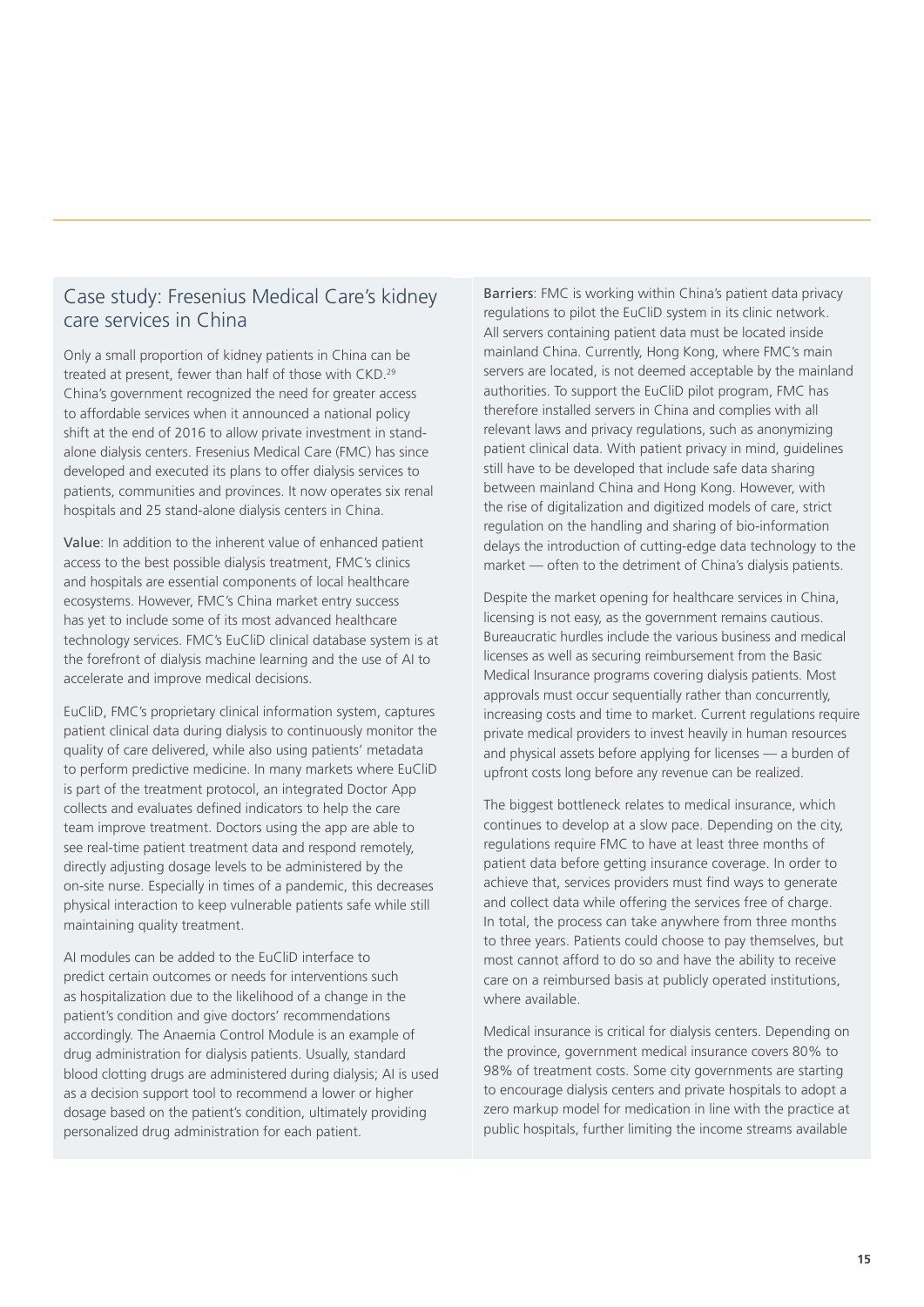to private operators to fund daily operations. This may also have an impact on the introduction of innovative products in the long term.

Medical literacy can also be an impediment. In China, dialysis procedures are formally referred to as hemodialysis, which is just one type of dialysis that can be provided. Furthermore, from a cultural perspective, reference to working with blood invokes fear of infection among local communities, which also have the power to reject the licensing of new dialysis centers.

#### Strategies to overcome barriers:

Serve the greatest need: Outside the major cities, there is less capacity for treatment and patients and communities with significant need. Obtaining the support of the local authorities is critical, especially in Tier 2/3 cities and with largeand midsize cities with populations of up to 15 million, like Kunming or Quanzhou.

A cooperative partnership with the government: FMC plays an important role in local dialysis ecosystems; more often than not, its stand-alone clinics are the first in the city, if not the province. Understandably, some local governments are unfamiliar with licensing procedures. FMC's dialysis centers in China were mostly greenfield investments and, as such, required extensive efforts to secure the necessary approvals, including the development of standard operating protocols

(SOPs). FMC collaborates closely with the municipal health authorities and relevant stakeholders in the care setting to provide as much support as possible.

Local barrier avoidance: Decision-making and approvals are highly localized in China. Before approaching any new location, FMC enters into extensive preliminary discussions with local health insurance bureaus and local health departments to understand the current and near-future policy environment, city by city.

Demonstration effect: FMC hopes the authorities will start to give some weight to its track record as a major medical service provider with demonstrated value to healthcare systems and success stories across China's cities and provinces. It would be helpful if this could then be used as a reference in terms of licensing processes, clinical SOPs, performance criteria, etc. in other regions. Greater speed and agility in licensing subsequent projects would be beneficial for all stakeholders to provide adequate care to patients and communities in need.

Facing an array of impediments, from licensing issues to insurance regulations and medical illiteracy, FMC has nonetheless achieved remarkable success in China. However, despite its growing reputation in China, more stringent data privacy regulations may yet prevent FMC from deploying its more advanced healthcare services.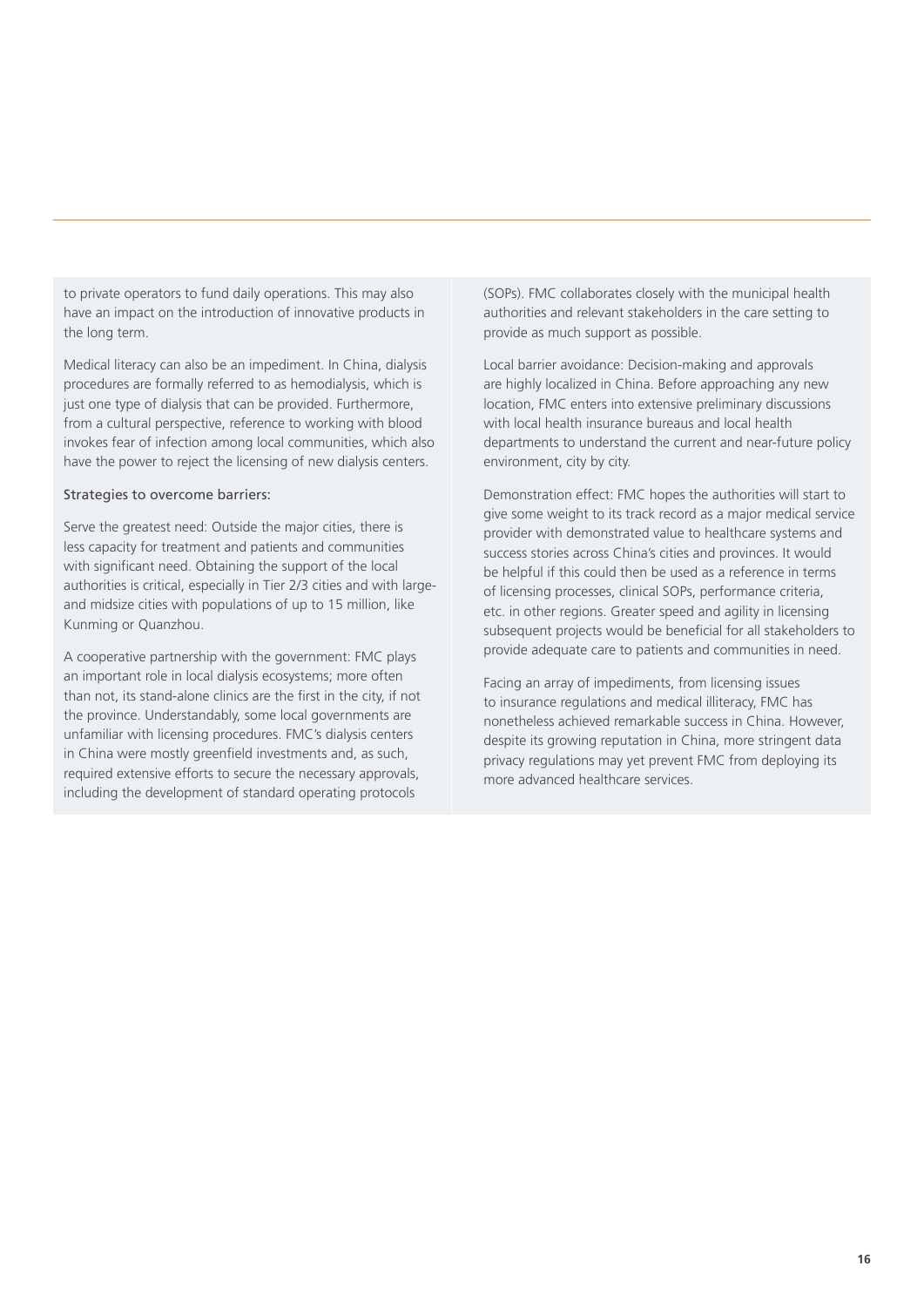## <span id="page-17-0"></span>Key considerations for policymakers, institutional payors and providers



#### Limited reimbursement provisions

• Billing and/or reimbursement code not available or difficult to obtain (e.g., remote treatment planning, home care)

#### Need for clarity on legal framework for service innovation

- Absence of in-country or cross-border regulation to manage new service model (e.g., clinic licensing, remote monitoring, tele-radiology)
- Unclear risk governance between providers/HCPs
- Patchy funding and lack of clear definition on software as a service or software as medical device (e.g., AI clinical decision support)



#### Stringent patient data privacy regulations

- Patient data storage and handling (e.g., cloud storage restriction)
- Cross-border data transfer restriction (e.g., "grey" regulatory framework, patient consent)

#### Better leverage of public-private partnerships

- Concerns over patient data security and consents, strategic priorities, etc.
- Perceived bias and conflict of interest

#### Better utilization of clinical data

- Limited awareness and utilization by policymakers of medtech-generated clinical data to demonstrate benefits and improve outcomes
- Perceived competitive threat among HCPs over medtechs offering services

Note: HCP — Healthcare professionals Source: L.E.K. research and analysis

The medtech industry has excelled at producing cutting-edge medical devices, therapeutics and health technologies for decades. With growing recognition of unmet needs in specific patient groups, providers and populations, medtechs have stepped into the provision of services to maximize the efficiency, capacity and responsiveness of healthcare systems. Their health services offerings include: (a) clinical education services — upskilling of physicians and empowering patients, (b) care coordination — endto-end care provision using digital technology, (c) clinical operation and analytics — clinical decision support using medtech data analytics, and (d) direct-to-patient clinical services — care delivery sites, fully owned or in partnership with healthcare providers.

However, medtech services, like other health services, still face numerous barriers, as discussed in the earlier sections. To this end, the opportunities for improving the health services landscape include reimbursement provisions, legal framework, data privacy, PPP and clinical data utilization as summarized in Figure 8. Unlocking these opportunities will require support and collaboration across stakeholders, including policymakers, institutional payors and healthcare providers, to deliver true patient-centric care and benefit the healthcare system.

Policymakers play a critical role in galvanizing change, setting the incentives for permanent shifts to more effective patient care through the adoption of innovative services. Policymakers should proactively review policies, investments and protocols to facilitate equitable access to healthcare services. Key recommendations include:

- Establish open communication with industry leaders (e.g., through forums, coalitions) to mitigate concerns over patient data privacy, understand the trade-offs with digital innovation and ultimately establish transparent guidelines and a conducive regulatory framework.
- Work toward developing policies to overcome unnecessary barriers to data sharing and patient privacy. The healthcare data analytics revolution using real-time and historical industry data will reveal new paths to patient care quality, clinical insights and diagnosis.
- Ensure the care delivery regulatory guidelines are suitable for innovative services and providers of services, including provisions for revisions/renewal of regulatory regimes to ensure sustained applicability. One priority should be revisiting existing regulations of care-at-a-distance to enable greater access and flexibility through connectivity solutions.
- Support service innovation through sponsorships (e.g., cofunding, grants) and the piloting of breakthrough healthcare solutions (e.g., regulatory sandboxes) involving PPP.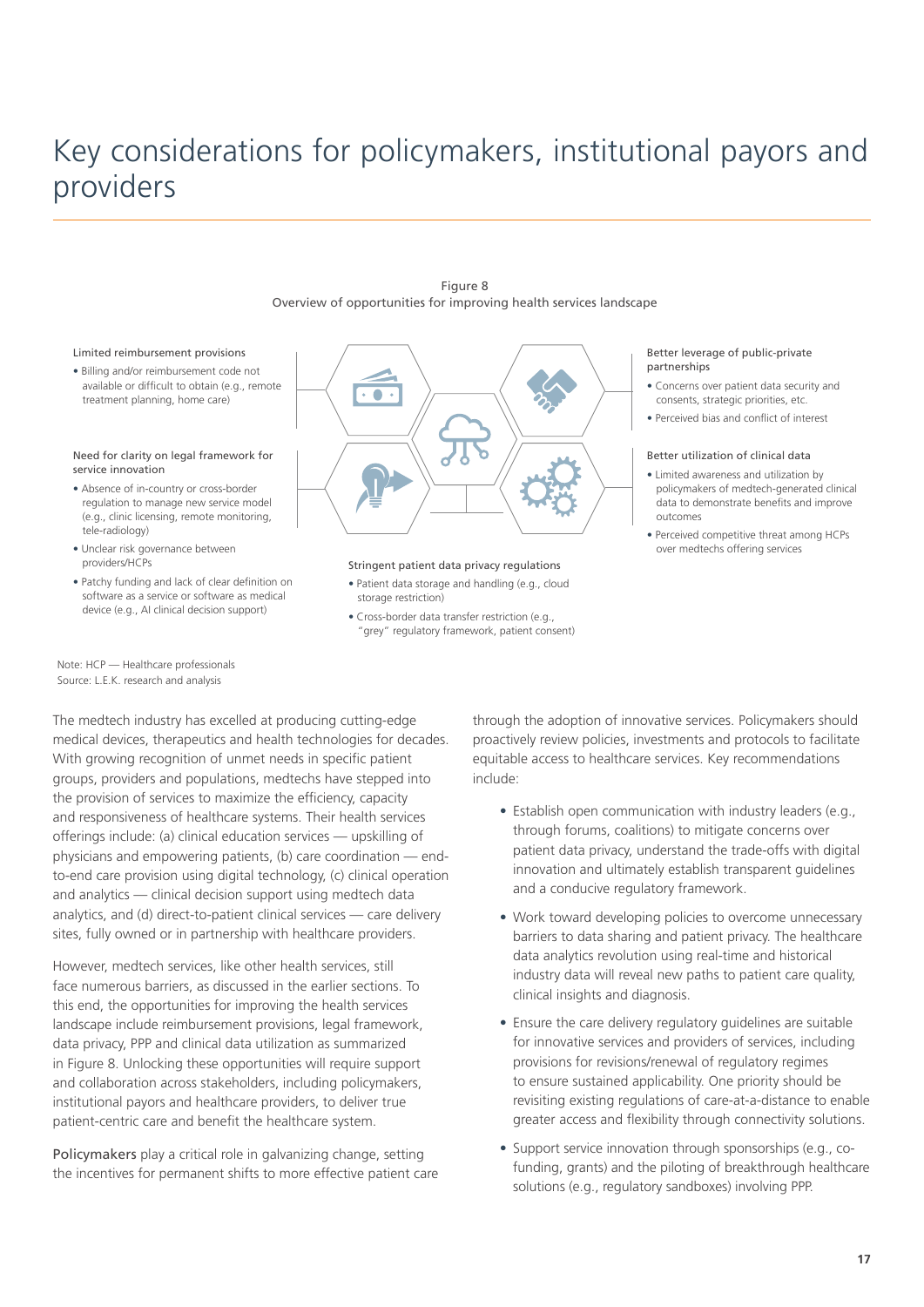• Consider the social benefits of better access and quality of care delivered in novel and innovative ways by services suppliers (e.g., improved patient convenience and productivity from reduced traveling needs to seek treatment in acute care settings) when developing relevant policies and guidelines.

Institutional payors could support greater access to and the uptake of new health services that have been shown to have the most significant impact on patients' lives and well-being. Key recommendations for payors include:

- Ensure greater flexibility in financing innovative services. Payors should not be constrained by existing funding policies that provide reimbursement largely to acute care institutions.
- Encourage healthcare providers to innovate care delivery models at a greater value by actively considering options such as outsourcing/collaborations with trusted partners. Payor involvement, such as creation of reimbursement code or financing mechanism, is valuable to drive access, utilization and visibility. Further, this would allow for the expansion of overall capacity and/or services offered, producing a virtuous cycle of scale economies.
- Provide integrated reimbursement opportunities over full episode of care to enable care transition across settings such as using step-down health services by medtech enterprises to free up capacity at acute care institutions or investment in early intervention to reduce the overall cost of an episode of care.

• Reconsider Health Economics and Outcomes Research (HEOR) requirements for the medtech service proposition, where applicable. As appropriate, facilitate the use of alternative credible information sources — such as peerreviewed articles — for assessment. Medtech services only deployed on a small or pilot scale initially (e.g., AI medical imaging, robotic surgery) may not warrant an extensive HEOR for payor approval.

HCPs and healthcare providers should view medtech health services as complementary catalysts for improved patient access, outcomes and more cost-effective care. Key recommendations for HCPs and their healthcare institutions include:

- Work collaboratively with medtechs in the form of codevelopment or risk-sharing agreements to innovate care delivery models. The goal is to expand the incumbent reach in the community through greater patient access to innovative healthcare services.
- Revisit the financial control framework such as shifting from fixed, annual budgeting to multiyear opex budgeting to enable procurement and adoption of new health services from medtech.
- Facilitate the involvement of industry stakeholders to contribute to the drafting of clinical standards and guidelines, strengthening the process through the introduction of global expertise and best practices.
- Recognize the role of medtechs in facilitating more efficient care and adding value to care delivery services offered to patients.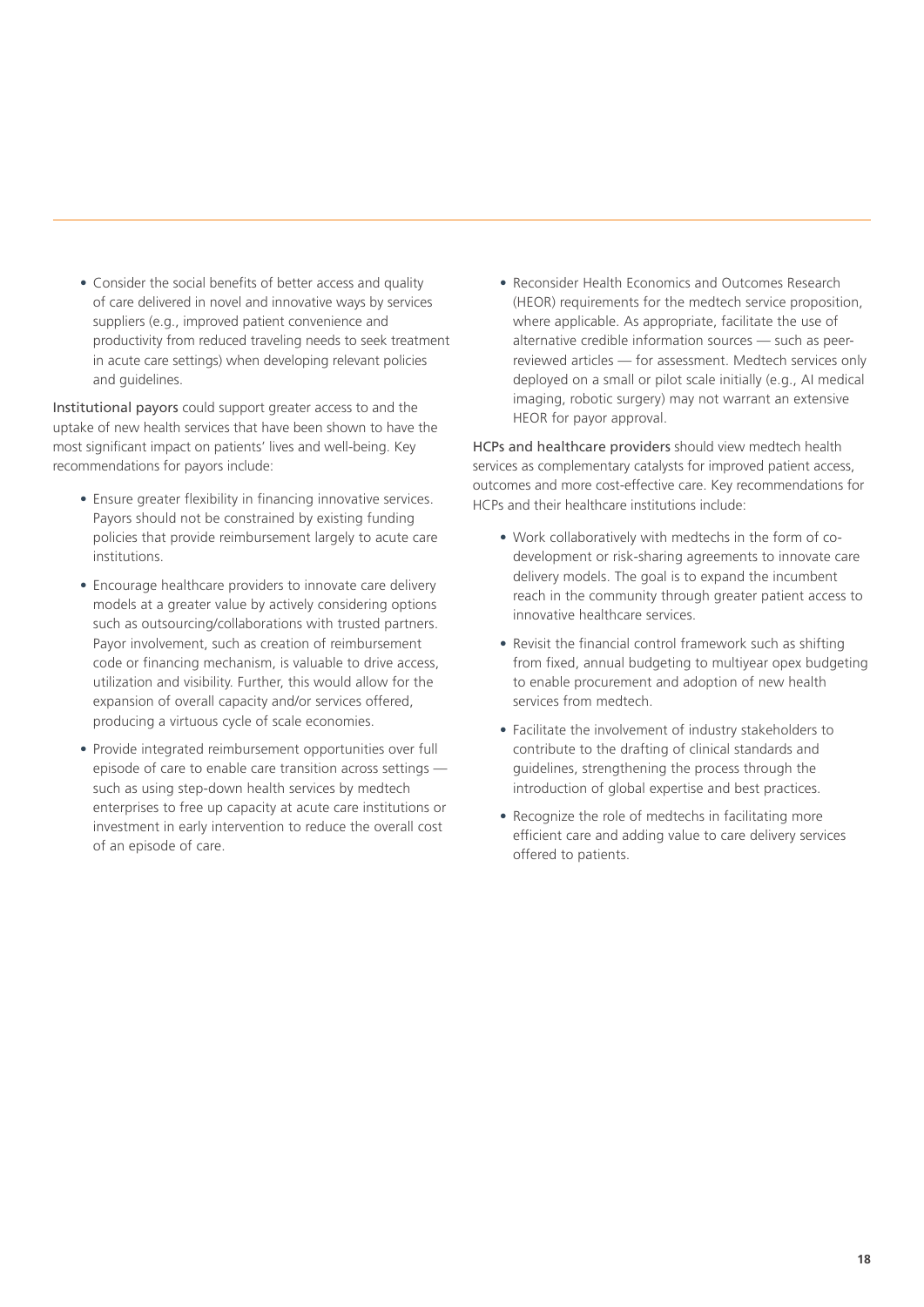## <span id="page-19-0"></span>Methodology

The analysis on health services paper is based on extensive secondary research from several sources, including medtech corporate websites, published articles and reports, and primary research through interviews with medtech industry executives, healthcare providers, payors and academicians.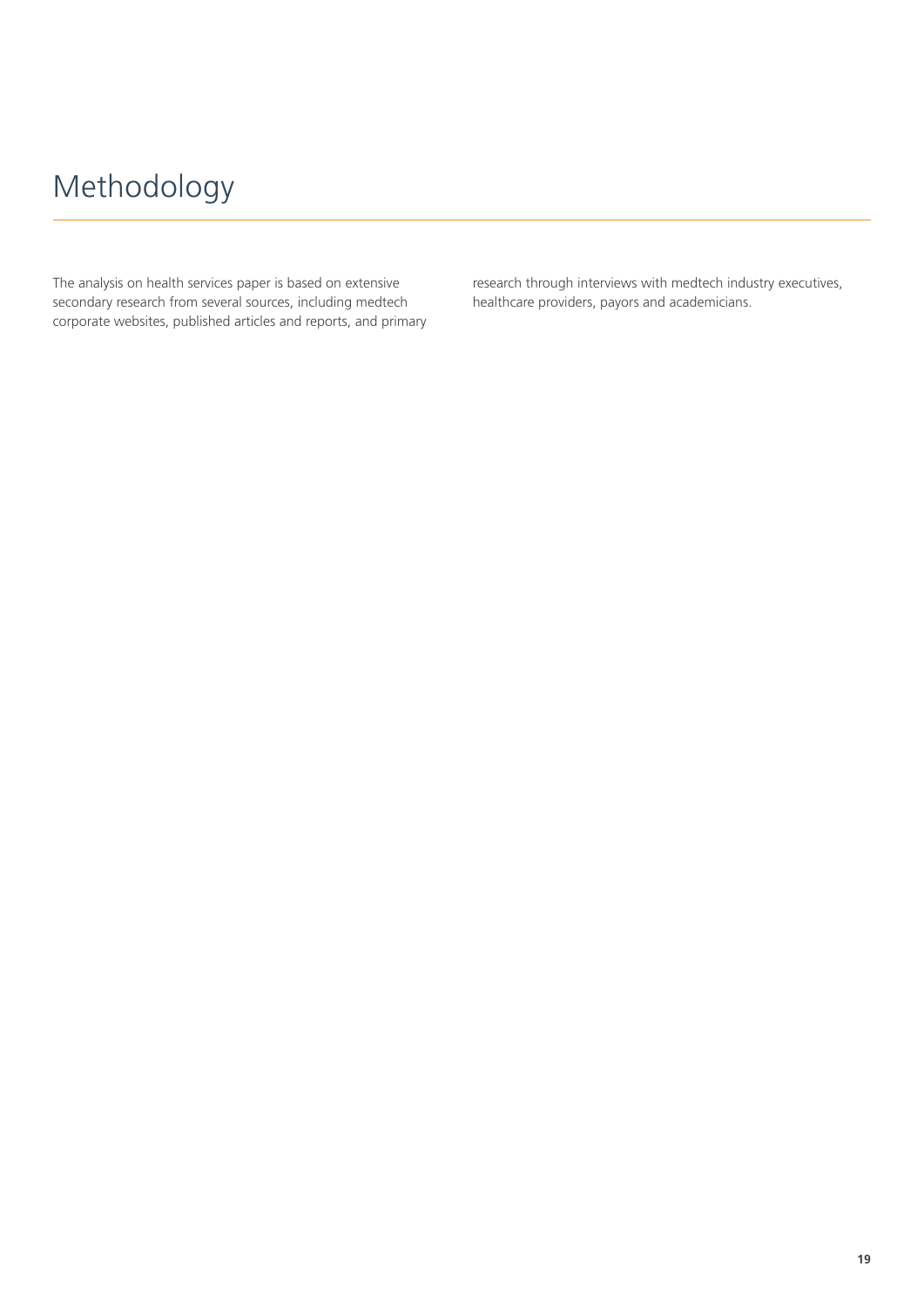## <span id="page-20-0"></span>Glossary

| <b>APD</b>  | Automated peritoneal dialysis            |  |  |
|-------------|------------------------------------------|--|--|
| <b>CKD</b>  | Chronic kidney disease                   |  |  |
| <b>CTSI</b> | Cancer Treatment Services International  |  |  |
| <b>DRE</b>  | Drug-resistant epilepsy                  |  |  |
| <b>EHR</b>  | Electronic health records                |  |  |
| <b>EMR</b>  | Electronic medical records               |  |  |
| Hb          | Hemoglobin                               |  |  |
| <b>HCPs</b> | Healthcare professionals                 |  |  |
| <b>HEOR</b> | Health economics and outcomes research   |  |  |
| <b>HIS</b>  | Health information systems               |  |  |
| <b>ICMR</b> | Indian Council of Medical Research       |  |  |
| ICT         | Information and communication technology |  |  |
| IV          | Intravenous                              |  |  |
| <b>LIS</b>  | Laboratory information systems           |  |  |
| <b>NKF</b>  | National Kidney Foundation               |  |  |
| <b>POC</b>  | Point-of-care                            |  |  |
| PPP         | Public-private partnerships              |  |  |
| <b>RWD</b>  | Real-world data                          |  |  |
| <b>RWE</b>  | Real-world evidence                      |  |  |
| <b>VAM</b>  | Vascular access management               |  |  |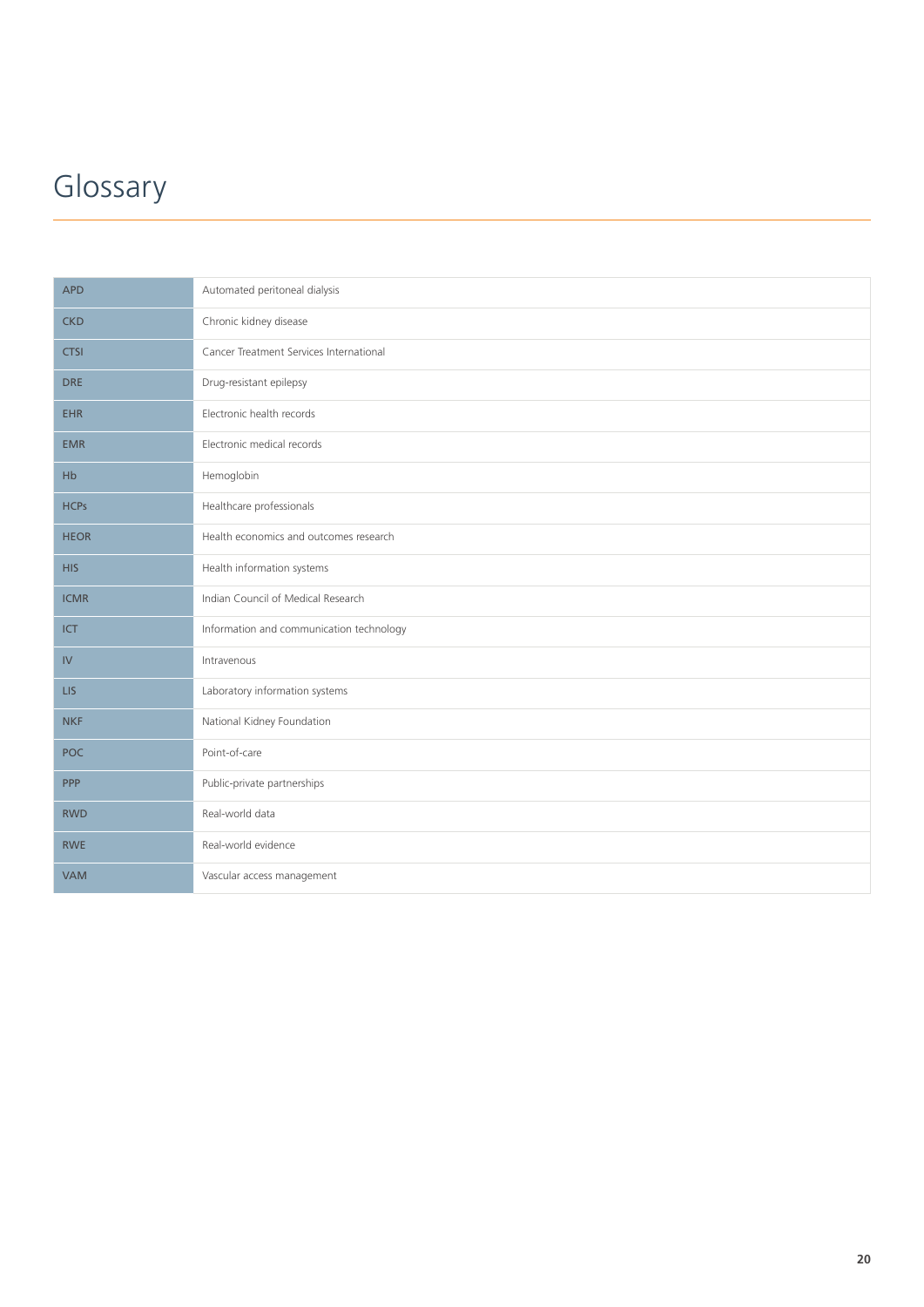## <span id="page-21-0"></span>Acknowledgments

### L.E.K. Consulting

- Stephen Sunderland
- Arathi Sasidharan
- Calvin Wijaya
- Samyukta Ravishankar
- Peter Baldwin (Intercedent-Asia)

We thank the following key contributors to the paper:

- Dr. Annanya Shetty, APAC Regional Manager, Digital Connectivity and Solutions, Abbott
- Siddharth Hundoo, Associate Director, Marketing & Market Development-Peritoneal Dialysis, Asia Pacific Region, Baxter
- Dr. Viva Ma, Director, Strategic Access and Public Affairs, Greater Asia, Becton Dickinson
- Christoph Liesche, Head of Public and Government Affairs Asia-Pacific, Fresenius Medical Care
- Ziyan Wang, Market Access Director, APAC, LivaNova
- Pallavi Kumari, Corporate Communication Specialist (Asia & Latin America), ResMed
- Berwine Sim, Head of Southeast Asia Government Affairs, Varian Medical Systems
- Glenda Ya-Wen Teng, Manager, Government Affairs & Market Access, APACMed
- Dr. Benish Aslam, Assistant Manager, Government Affairs & Market Access, APACMed

We thank the following leaders for their guidance for the paper:

- Asok Kumar Raghavan Nair, Director, Strategic Regulatory Affairs, India & SEA, Abbott
- Prabal Chatterjee, Sr. Director of Marketing, Market Access and Policy, Baxter
- Stephane Langevin, Sr. Commercial Director PD, Baxter
- Parveen Jain, Head of Regulatory Affairs, Quality & Government Affairs India, Fresenius Medical Care
- Warren Mah, Vice President, Fresenius Kidney Care Asia Pacific
- Donna Tymensen, Marketing Director, APAC, LivaNova
- Dr. Sang-Soo Lee, Sr. Healthcare Economics & Government Affairs Director, Medtronic
- Jamie Kebely, Senior Director Government Affairs APAC, Varian Medical Systems

We thank the following individuals for their insights:

- Arif Fahim, Regional Director, Asia Pacific, Global Health Economics and Reimbursement, Abbott
- Sanjay Krishnan, Regional Director of Enterprise Accounts Asia Pacific, Abbott
- Dr. Shayhana Ganesh, Head of Health Risk Management, Aditya Birla Health Insurance
- Jun Sekiguchi, Government Policy and Reimbursement Director Japan, Baxter
- Jesse Braunberger, Health Economics and Customer Outcomes Manager, Australia, Becton Dickinson
- Jenny Jin, Head of Quality, Regulatory and Government Affairs Lead China, Fresenius Medical Care
- Bryan Jiang, General Manager, Fresenius Kidney Care China
- Jeong Woo Yi M.S., Sr. Reimbursement Manager, Medtronic
- Roger Barton, Quality Manager, Southern Community Laboratories
- Harry Tao, Director Customer Solutions and Clinical Applications APJ, Varian Medical Systems
- Prof. Jae-young Shin, Department of Preventive Medicine and Public Health, Yonsei University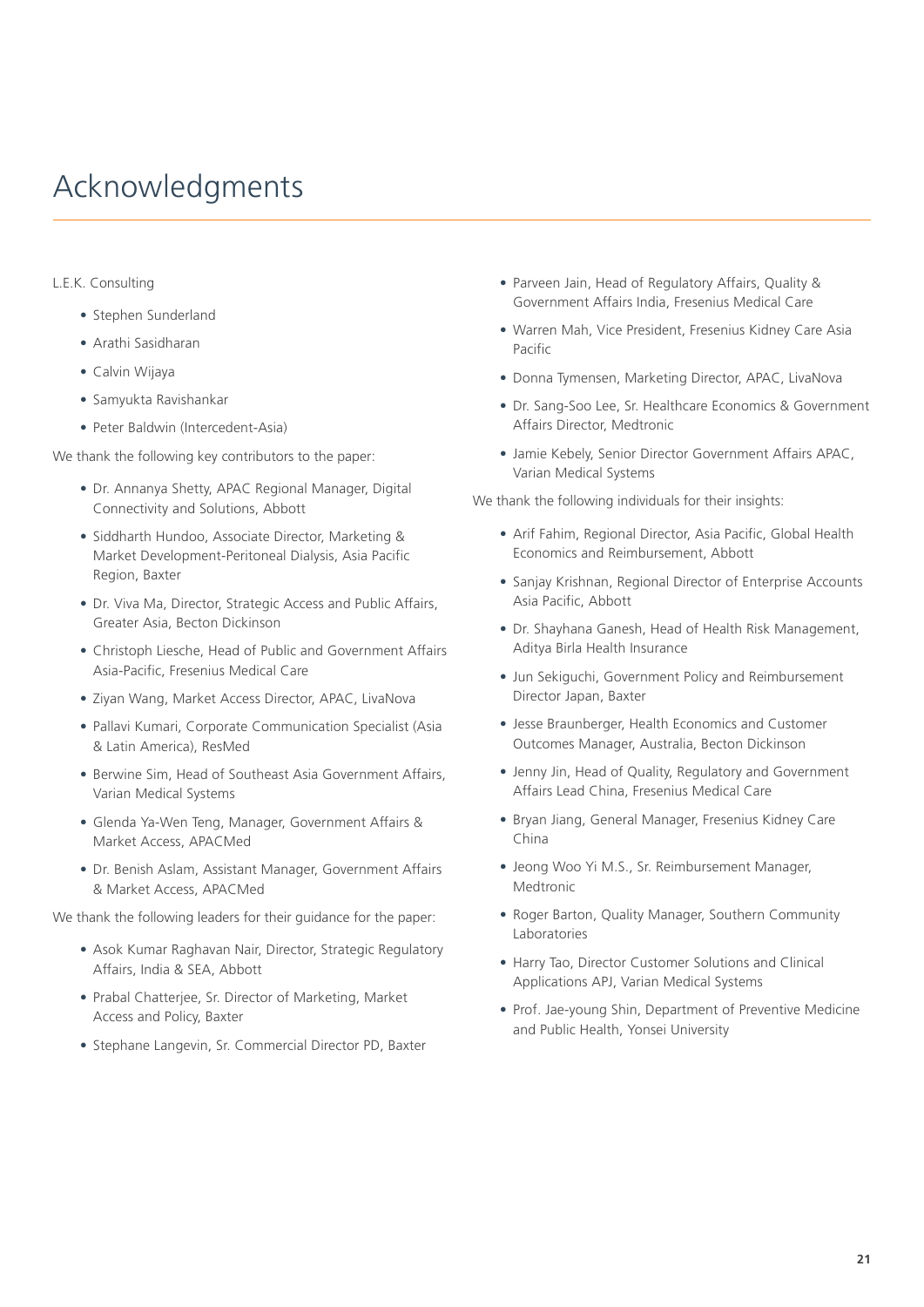## <span id="page-22-0"></span>Index

| Category                                      | Company   | Country     | Case study                                                                                                      |
|-----------------------------------------------|-----------|-------------|-----------------------------------------------------------------------------------------------------------------|
| Clinical education<br>services                | Baxter    | Japan       | Secured reimbursement for CKD shared decision-making in Japan                                                   |
|                                               | <b>BD</b> | APAC        | Established Vascular Access Management service in Australia                                                     |
|                                               | <b>BD</b> | Global      | Launched mobile apps for patient education on insulin injection techniques                                      |
|                                               | Fresenius | Korea       | Established renal care training hub with the support of Korean Society of Nephrology                            |
| Care coordination<br>services                 | Abbott    | India       | Worked with Indian regulatory authorities to launch COVID-19 self-testing kit                                   |
|                                               | Baxter    | Australia   | Established ShareSource connection with ANZ data registry                                                       |
|                                               | Baxter    | Korea       | Secured temporary reimbursement of remote patient monitoring software, Sharesource, during COVID-19<br>pandemic |
|                                               | Fresenius | Singapore   | Collaborated with National Kidney Foundation to resolve public sector dialysis capacity issues                  |
|                                               | LivaNova  | APAC        | Developed Connect patient data management system to facilitate surgeon education                                |
|                                               | ResMed    | India       | Set up AirView cloud-based patient management system                                                            |
|                                               | Abbott    | India       | Launched COVID-19 antigen test kit together with NAVICA app for data surveillance                               |
|                                               | Abbott    | New Zealand | Set up Abbott AegisPOC Management Solutions to connect POC devices                                              |
|                                               | Abbott    | Japan       | Demonstrated clinical and socioeconomic value to obtain reimbursement for FreeStyle Libre                       |
| Clinical operations and<br>analytics services | Fresenius | U.S.        | Presented RWE for EuCliD information system                                                                     |
|                                               | Hillrom   | Global      | Developed RetinaVue solutions to support retina imaging and clinical decision-making                            |
|                                               | LivaNova  | APAC        | Developed vagus nerve stimulator implants combined with clinical support services                               |
|                                               | Medtronic | U.S.        | Developed CareLink, an implanted heart monitoring system                                                        |
| Direct-to-patient<br>clinical services        | Abbott    | U.S.        | Set up NeuroSphere virtual clinics for chronic pain management                                                  |
|                                               | Fresenius | China       | Collaborated with a China provincial government to develop guidelines for standalone dialysis centers           |
|                                               | Varian    | Philippines | Signed strategic partnership with AC Health to set up cancer specialty hospital                                 |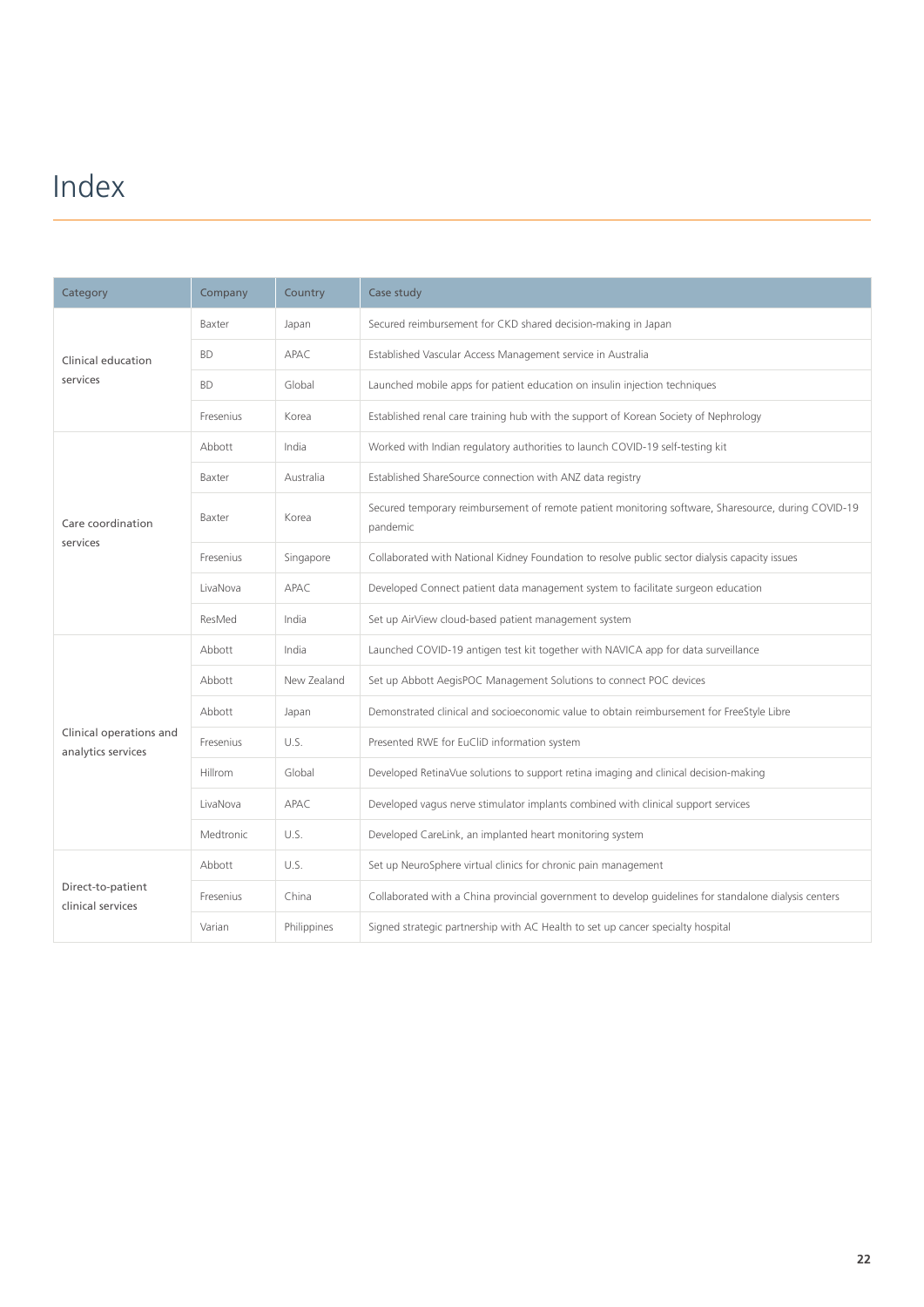### <span id="page-23-0"></span>About APACMed

We provide a unifying voice for the medical devices and in-vitro diagnostics industry in Asia Pacific

The Asia Pacific Medical Technology Association (APACMed) represents manufacturers and suppliers of medical equipment, devices and in-vitro diagnostics; industry associations; and other key stakeholders associated with the medical technology industry in Asia Pacific. Our mission is to improve the standards of care for patients through innovative collaborations among stakeholders to jointly shape the future of healthcare in Asia Pacific.

### Promoting innovation and impacting policy that advances healthcare access for patients

ACCESS: Improve access to high-quality healthcare for patients.

INNOVATION: Support innovative new technologies and startups that improve the quality of care and healthcare outcomes.

HARMONIZATION: Aligned with international best practices promoting speed to access via common regulatory standards.

### About L.E.K. Consulting

L.E.K. Consulting is a global management consulting firm that uses deep industry expertise and rigorous analysis to help business leaders achieve practical results with real impact. We are uncompromising in our approach to helping clients consistently make better decisions, deliver improved business performance and create greater shareholder returns. The firm advises and supports global companies that are leaders in their industries — including the largest private- and public-sector organizations, private equity firms, and emerging entrepreneurial businesses. Founded in 1983, L.E.K. employs more than 1,600 professionals across the Americas, Asia-Pacific and Europe.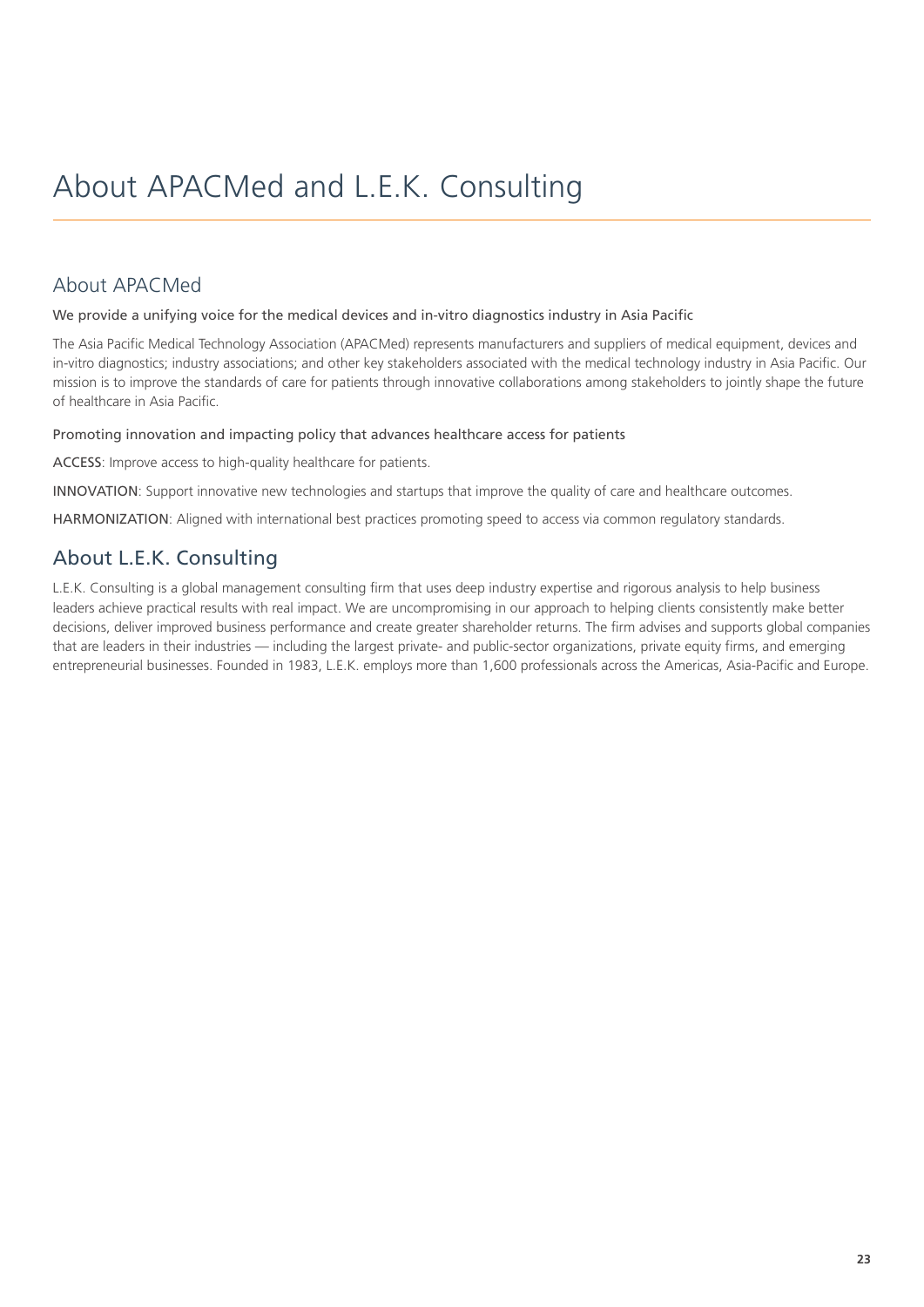#### <span id="page-24-0"></span>Endnotes

<https://www.who.int/teams/health-product-policy-and-standards/assistive-and-medical-technology/medical-devices>

- <https://apacmed.org/the-medtech-industry/what-is-medical-technology/>
- [Medtronic, Remote monitoring](https://www.medtronic.com/us-en/patients/treatments-therapies/remote-monitoring.html)
- [Abbott Press Release, Abbott introduces NeuroSphere™ virtual clinic, first-of-its-kind remote neuromodulation patient-care technology in the U.S., March 2021](https://abbott.mediaroom.com/2021-03-08-Abbott-Introduces-NeuroSphere-TM-Virtual-Clinic-First-of-its-Kind-Remote-Neuromodulation-Patient-Care-Technology-in-the-U-S)
- [Hillrom Press Release, Hillrom Introduces Next-Generation Breakthrough Technology In Fight Against Diabetic Retinopathy, June 2019](https://ir.hill-rom.com/press-releases/press-release-details/2019/hillrom-introduces-next-generation-breakthrough-technology-in-fight-against-diabetic-retinopathy/default.aspx)
- [OECD, The impact of the COVID-19 outbreak on Asia-Pacific health systems, 2020](https://www.oecd-ilibrary.org/sites/26b007cd-en/1/3/2/index.html?itemId=/content/publication/26b007cd-en&_csp_=9d6efe24f5294256e88ec3744093e084&itemIGO=oecd&itemContentType=book)
- [Baxter, Kaguya](https://renalcare.baxter.com/products/kaguya)
- [BD, Partner with BD vascular access management](https://www.bd.com/en-us/offerings/integrated-solutions/vascular-access-management/partner-with-bd)
- [BD, Diabetes Care App](https://www.bd.com/en-us/offerings/capabilities/diabetes-care/bd-diabetes-care-mobile-app)
- [Kidney 360, Global dialysis perspective Japan, May 2020](https://kidney360.asnjournals.org/content/1/5/416)

 [Renal replacement therapy journal, Annual dialysis data report for 2018, JSDT Renal Data Registry: survey methods, facility data, incidence, prevalence, and mortality, 2020](https://rrtjournal.biomedcentral.com/articles/10.1186/s41100-020-00286-9) Patient Survey by Kidney Support Association, October 2018

- Helm RE, Klausner JD, Klemperer JD, Flint LM, Huang E. Accepted but unacceptable: peripheral IV catheter failure. J Infusion Nursing. 2015;38(3):189–203
- Farrell C, McCulloch E, Bellhouse S et al. Peripheral cannulae in oncology: nurses' confidence and patients' experiences. Cancer Nursing Practice. 2017; 16(3):32-38
- <sup>15</sup> Australian Commission on Safety in Quality and Health Care. Selected best practices and suggestions for improvement for clinicians and health system managers Hospital-Acquired Complications – Healthcare Associated Infections. March 2018
- [Journal of Infusion Nursing, Improving vascular access outcomes and enhancing practice. November 2018](https://www.ncbi.nlm.nih.gov/pmc/articles/PMC6716567/)
- [JHEOR, Budget Impact Analysis of Treatment Flow Optimization in Epilepsy Patients: Estimating Potential Impacts with Increased Referral Rate to Specialized Care, June 2021](https://jheor.org/article/24061) <sup>18</sup> Abbott press release. Abbott Launches Panbio™ COVID-19 Antigen Self-Test in India; Strengthens Rapid Diagnostics Portfolio to Support Testing Needs at Home, Work and at [Clinics, July 2021](https://www.abbott.in/media-center/press-releases/abbott-launches-panbio-covid-19-antigen-self-test-in-india.html)
- [Press Release, Fresenius Medical Care Opens First Community-Based Vascular Access Service in Singapore, June 2016](https://media-outreach.co.kr/news/2016-06-09/2328/fresenius-medical-care-opens-first-community-based-vascular-access-service-in-singapore)

[Livanova Press Release, Get connected to optimal data management practices, 2017](https://livanovamediaprod.azureedge.net/livanova-media/livanova-public/media/resources01/connect-brochure_1.pdf?ext=.pdf)

[J Extra Corpor Technol, The future of the perfusion record: Automated data collection vs. manual recording, December 2005](https://www.ncbi.nlm.nih.gov/pmc/articles/PMC4680825/)

[MTAA, Private health insurance reforms, 2020](https://consultations.health.gov.au/medical-benefits-division/consultation-paper-phi-reforms-secondwave/results/mtaasubmission.pdf)

- <sup>23</sup> [Conference Design, What actually happens at home during peritoneal dialysis? Linking ANZdata and sharesource data, 2019](https://www.anzsnasm.com/12776)
- [FreeStyle Libre, Multiple Studies Showed the Benefits of Using FreeStyle Libre, 2021](https://www.freestyle.abbott/in-en/discover/clinical-studies.html)
- [Fresenius Medical Care, Connected Health at Fresenius Medical Care, September 2021](https://fmcna.com/insights/amr/2021/connected-health-fresenius-medical-care/)
- [FDA, Leveraging Real World Evidence in Regulatory Submissions of Medical Devices, March 2021](https://www.fda.gov/news-events/fda-voices/leveraging-real-world-evidence-regulatory-submissions-medical-devices)
- [Abbott Press Release, Point-of-care management system makes sense of rapid test results. 2021](https://www.aus.abbott/media-center/news/point-of-care-management-system-makes-sense-of-rapid-test-results.html)
- <sup>28</sup> [AC Health, CTSI-Varian partner to develop and operate the country's first cancer specialty hospital in Taguig City, November 2020](https://www.achealth.com.ph/news/ac-health-ctsi-varian-partner-to-develop-and-operate-the-countrys-first-cancer-specialty-hospital-in-taguig-city)
- <https://www.freseniusmedicalcare.com/en/media/insights/patient-stories/a-market-in-motion/>